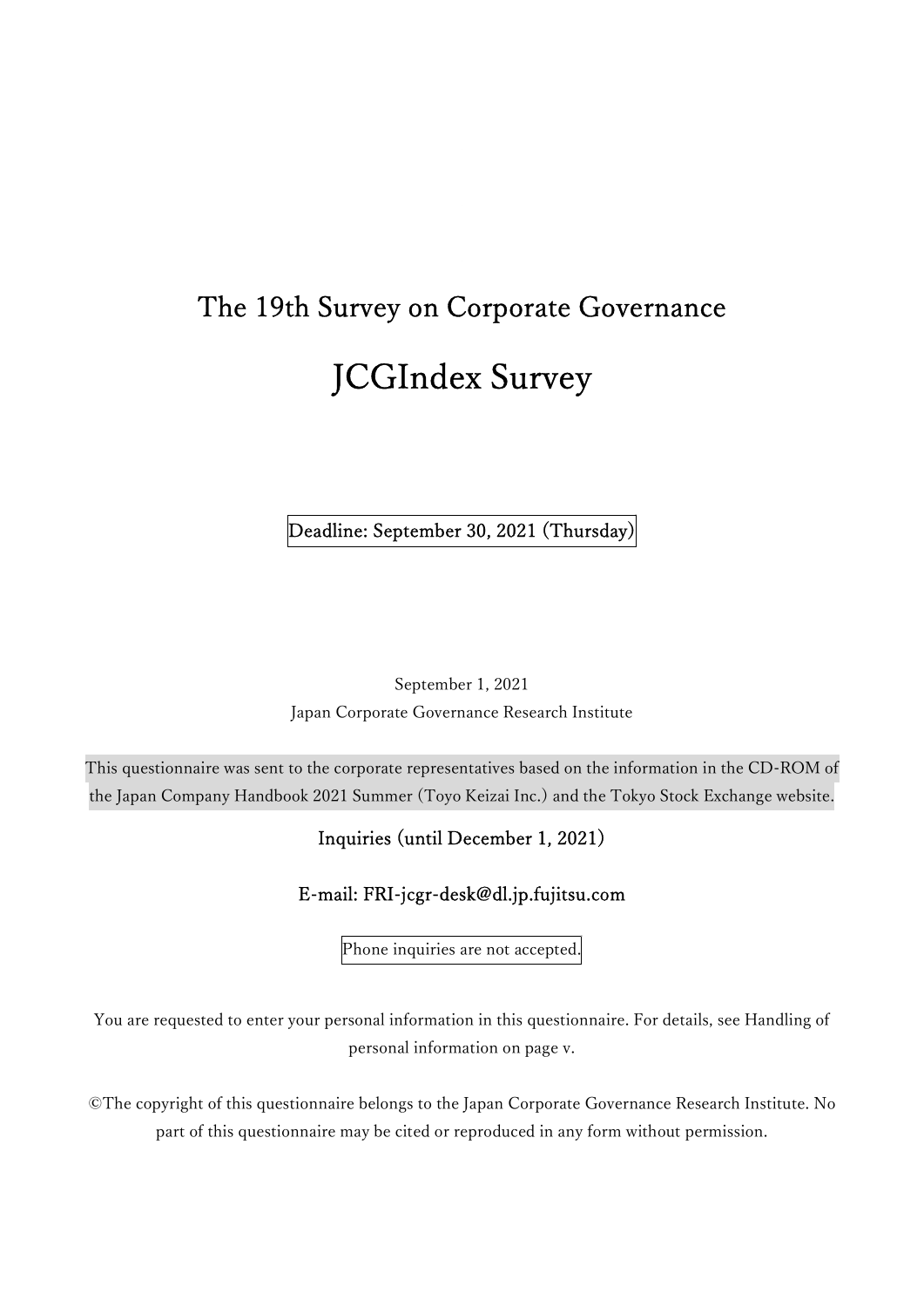## Request for cooperation to JCGR Corporate Governance Survey

Since 2002, the Japan Corporate Governance Research Institute (JCGR) has been surveying all companies listed on the First Section of the Tokyo Stock Exchange every year to conduct the Corporate Governance Survey. We request your cooperation for the 19th Corporate Governance Survey (or the third Phase II Survey) this year.

The JCGR became independent from the Japan Corporate Governance Network on July 1, 2019. Due to the preparation for achieving the independence, we did not conduct the Survey in 2018. In 2019, we overhauled the questionnaire of the Survey in line with the new start. The JCGR defines the period from 2002 to 2017 as Phase I, and the 16 surveys conducted in Phase I as Phase I Surveys. Surveys conducted in or after 2019 are defined as Phase II Surveys.

For each of the companies that responded to the survey and sent back the questionnaire, we calculate the governance index (JCGIndex) and report your company's JCGIndex. We do not disclose the other companies' JCGIndex to you, but instead disclose the statistics of the distribution of the JCGIndex. However, for the companies that achieved high JCGIndex, their names and JCGIndex are disclosed in accordance with the disclosure policy explained later.

Below is the JCGR's basic stance on corporate governance and the JCGIndex Survey. We hope that this will help you understand corporate governance and our activities.

#### Significance of corporate governance and recent developments

## Social mission of joint-stock companies

Companies undertake the business of production and distribution of goods and services that people need to live, thereby creating value added. The value added is distributed to labor and capital as wages, interest and profit, and the income serves for people's lives as a means of buying goods and services. The unconsumed income is supplied into companies through financial market and added to their capital, which brings about the growth for the companies and, eventually, the economy.

The total value added produced by all companies in a country is the country's gross domestic product (GDP). The GDP is a basic indicator of a country's economy. If people constantly save money and companies constantly make investments financed by that savings, the value added produced by the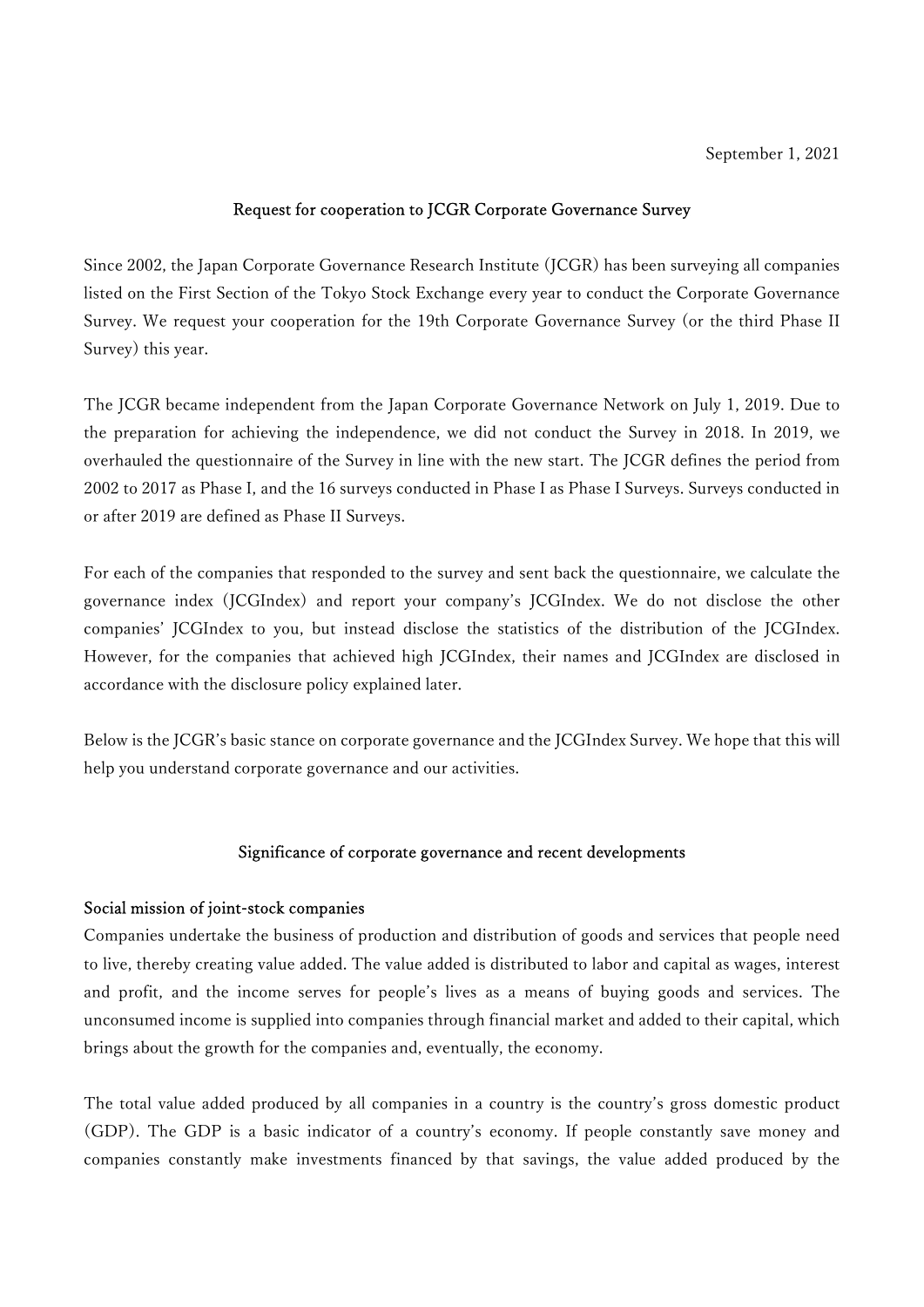companies increases, and pushes up the GDP. This GDP growth enables people to live a safer and richer life. However, investments accompany risks in the framework of capitalism adopting a free economy. Therefore, it is essential that the companies overcome the fear of risk and make investments for producing goods and services needed by people, using the depositors' savings as a means of funding the investments.

#### Separation of ownership and management

Capitalism is an economic system that aims to maximize the GDP by securing efficient production and logistics systems through market competition of companies motivated for profit-making. In the framework of capitalism, which assumes private ownership, those who invest in a company own the company. The investors control the company by leveraging their ownership. That is, they either manage the company by themselves; or select their agents, entrust the management to the agents, and control the management in the form of overseeing the agents. Recently, the phrase "governance of a company" has been replacing the phrase "control over a company." The term corporate governance especially refers to the indirect control over a company.

The Japanese capitalism puts the joint-stock company in the center of the economy. Joint-stock companies that operate large-scale business with the supply of capital by many shareholders are not assumed to be managed by the shareholders by themselves. Rather, it is supposed that the shareholders entrust management to the directors selected at the shareholder meeting. That is separation of ownership and management. Attention should be paid that even though the ownership and management are separate, the governance is not separated from the ownership; shareholders, who own the company through investment, govern the corporate management by selecting the company's directors.

Under the separation of ownership and management, corporate governance aims at ensuring effective control over the management for the benefit of shareholders. The Companies Act serves for this purpose through requirements of complex organizational structures. In the 21st century, company with nominating committee, etc. and company with audit and supervisory committee were introduced in addition to the traditional company with the board of corporate auditors. These three governance structures are the options for Japanese companies.

#### Best practice of corporate governance

Practicing corporate governance is all about ensuring the effectiveness of governance by shareholders. The current best practice of corporate governance begins with selecting an enough number of independent outside directors. The board of directors that includes independent outside directors makes decisions on business operations (which is to say profit-making), but it entrusts management (or business execution) to executive directors selected by the board. By exercising nomination, compensation, and audit functions, the board of directors motivates the executive officers toward the management that meets the shareholders' trust and makes utmost efforts to realize shareholders' interests. That is the best practice of corporate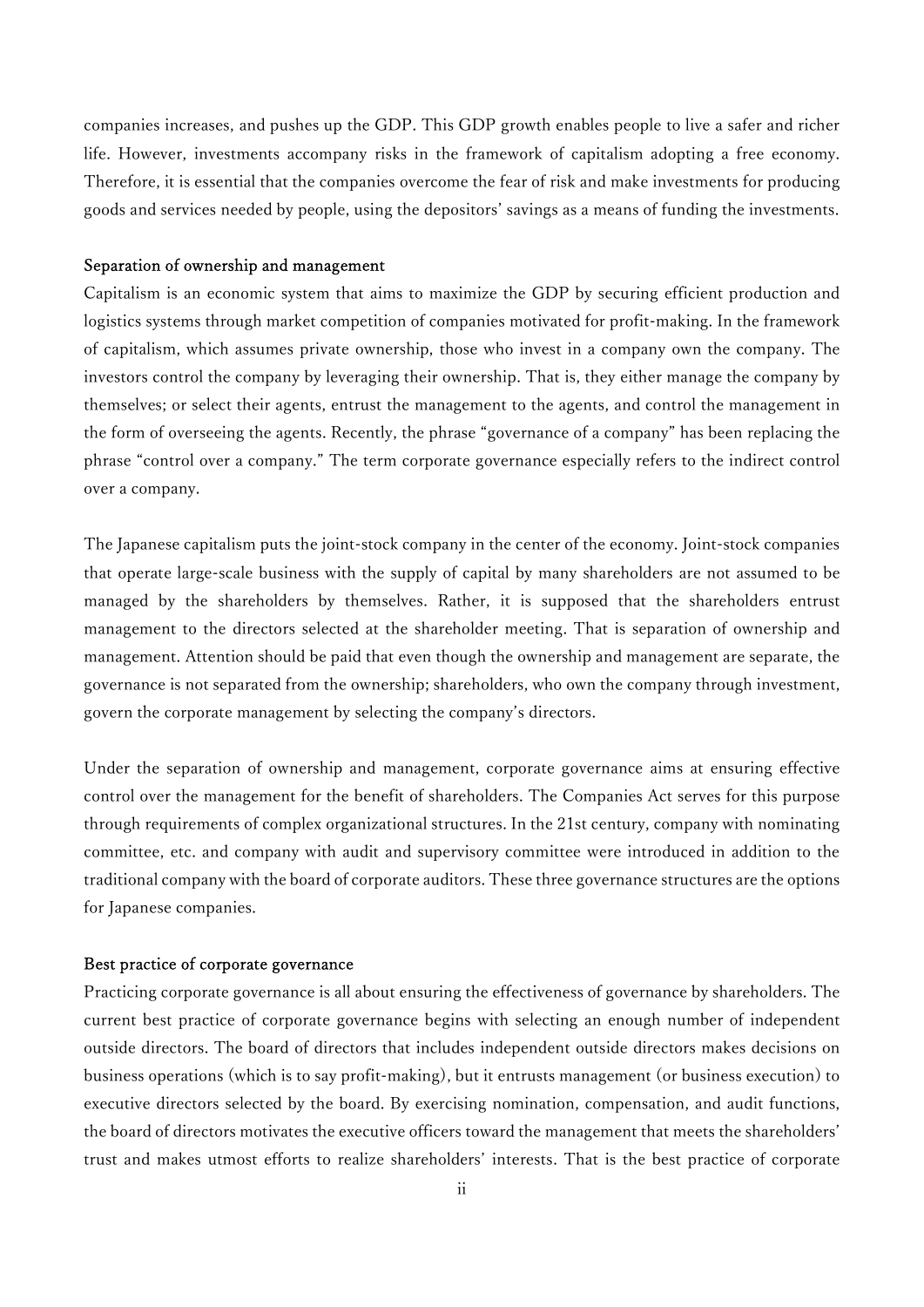governance by board of directors in modern companies.

## Abenomics and corporate governance reforms

For corporate management, it is essential that the board of directors is centered on independent directors, based on shareholder activism, and draws good performance from the CEO and executive officers, whose responsibility is to execute business, make a profit and distribute it to shareholders. Abenomics, which vows to revitalize Japanese companies and put them back on track by encouraging them to invest, has pushed forward corporate governance reforms in the last several years. In February 2014, the Financial Services Agency formulated Japan's Stewardship Code as "Principles for Responsible Institutional Investors" so that institutional investors—the pivotal shareholders in the contemporary economy—exercise governance in a constructive way. Besides, recognizing that board of directors with nominating committee, etc. is not effectively functioning in Japan, company with audit and supervisory committee was newly added as an alternative that is more suitable for Japanese companies, through the revision of the Companies Act effective May 2015. Meanwhile, tasked with establishing a corporate governance code as a yardstick of rational corporate management, the Tokyo Stock Exchange made the Corporate Governance Code part of its Securities Listing Regulations in June 2015. Furthermore, on May 29, 2017, and March 24, 2020, the Financial Services Agency revised Japan's Stewardship Code and on June 1, 2018, and June 11, 2021, the Tokyo Stock Exchange revised the Corporate Governance Code.

## Tokyo Stock Exchange's market restructuring

To urge listed companies to sustainably enhance their corporate value, the Tokyo Stock Exchange is restructuring its current stock market comprised of four segments (First Section, Second Section, Mothers, and JASDAQ) into three new market segments on April 4, 2022: Prime Market, Standard Market, and Growth Market.

#### The Corporate Governance Code and the JCGIndex Survey

#### 2021 version of the Corporate Governance Code (the Revised 2021 Code)

While the Revised 2021 Code reasserts the importance of actions to be taken that the previous versions of the Code already promoted, such as clearly presenting the basic policy regarding the business portfolio and the status of the review of such portfolio (Supplementary Principle 5.2.1) and engaging in proactive enterprise risk management systems (4.3.4), it also added new guidelines: ensuring diversity in the promotion to core human resources (2.4.1), dealing with sustainability issues (2.3.1), the board's responsibility to develop a basic policy for the company's sustainability initiatives (4.2.2), and more.

However, the concept of sustainability is merely a translation of corporate social responsibility, and the initial version of the Corporate Governance Code already mentioned sustainability. Namely, it asked the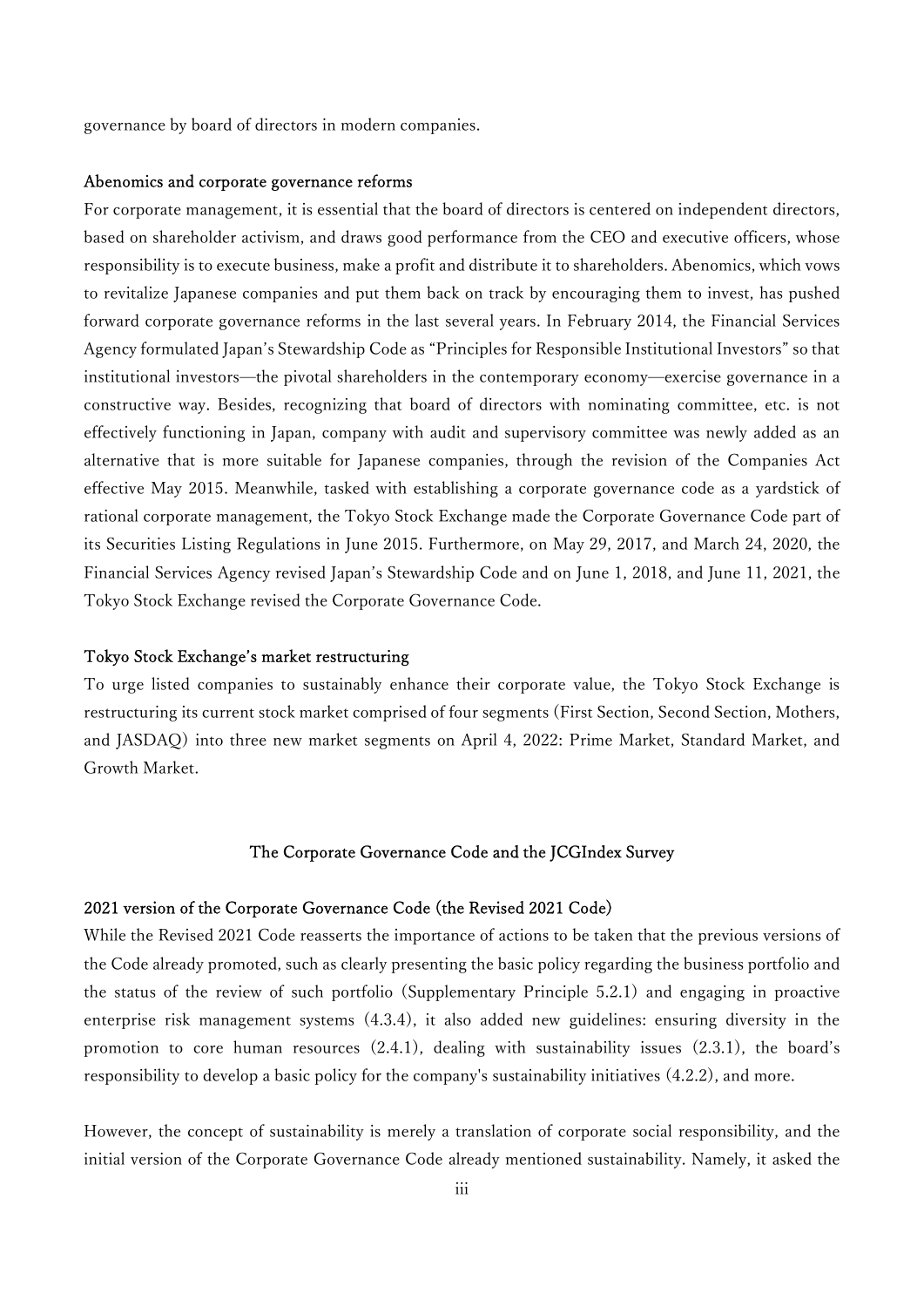board to consider addressing sustainability issues positively and proactively for the sake of risk mitigation, but the Revised 2021 Code went further to enhance this Supplementary Principle 2.3.1 by acknowledging that the board should recognize that sustainability issues are important management issues because they can lead to earning opportunities.

#### Market restructuring and the Corporate Governance Code

In the wake of the introduction of the Prime Market, the revised Corporate Governance Code encourages companies to improve the quality of dialogue with investors and information disclosure by adopting the electronic voting platform (1.2.4) and disclosing and providing necessary information in English (3.1.2). At the same time, it also requires companies listed on the Prime Market to raise the ratio of independent directors among their directors to at least one-third (4.8) and make concrete efforts to ensure the independence and effectiveness of the nomination committee and the remuneration committee (4.10.1).

#### The Revised 2021 Code and the 2021 JCGIndex Survey

What the Revised 2021 Code proposes is already assumed by the JCGR's corporate governance framework. Even though the introduction of the Prime Market is fazing many listed companies, the market restructuring does not affect the essence of corporate governance at all. Hence, we judged that no change should be made to the JCGIndex Survey questions in 2021.

#### Survey of executive compensation

In 2017, we began to conduct the officers' compensation survey together with the JCGIndex Survey as a trial. Since 2019, it has been fully incorporated into the JCGIndex survey as Part Ⅵ. The aim of the new survey on officers' compensation is as follows.

It is said that officers' compensation is the cost of entrusting management to the executives paid by shareholders. In advanced economies, the system of linking executive compensation to performance indicators that represent the benefit of shareholders is employed. This system is intended to incentivize good management. If executives run the company well and generate sustainable profit, they receive more reward. That is called performance-linked compensation.

The Tokyo Stock Exchange's Corporate Governance Code advises on officers' compensation as follows:

Principle 4.2

(……) the remuneration of the management should include incentives such that it reflects midto long-term business results and potential risks, as well as promotes healthy entrepreneurship.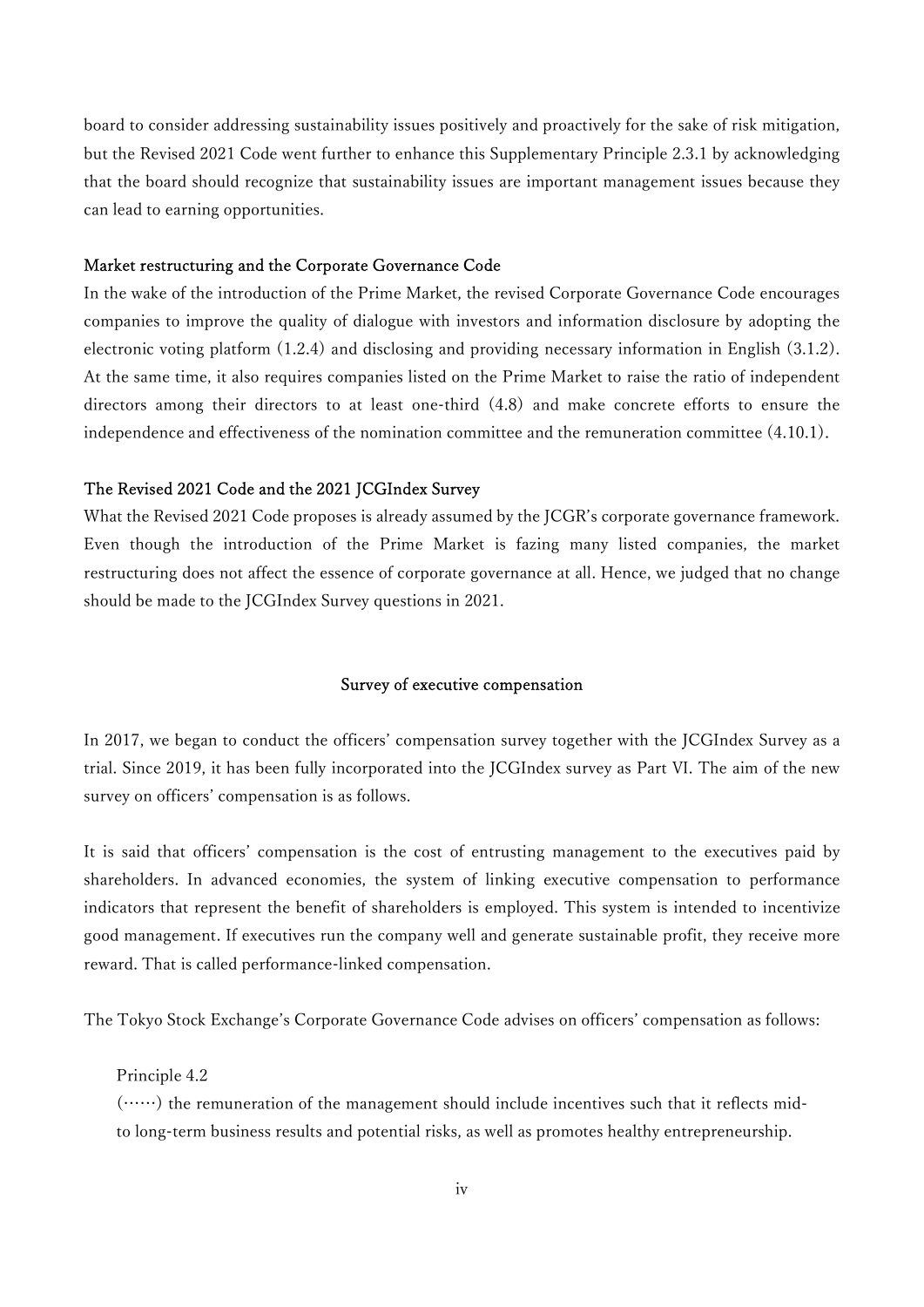Supplementary Provision 4.2.1

The board should design management remuneration systems such that they operate as a healthy incentive to generate sustainable growth, and determine actual remuneration amounts appropriately through objective and transparent procedures. The proportion of management remuneration linked to mid- to long-term results and the balance of cash and stock should be set appropriately.

However, performance-linked compensation for officers has not taken root in Japan, where the stability of compensation is widely preferred. To establish the best practices of Pay-for-Performance in Japan, the JCGR has decided to start surveying the officers' compensation of listed companies. Note that the officers' compensation survey is irrelevant to the calculation of the JCGIndex. Rather, it is intended to disclose the overall trend of the executive compensation of listed companies.

#### JCGR's Corporate Governance Principles

The purpose of this survey is to quantify each company's corporate governance in the form of JCGIndex (governance index). Since evaluation criteria are indispensable for quantifying corporate governance, the JCGR has set forth the JCGR's Corporate Governance Principles\* based on the best practices in the world. The companies that completely adhere to this framework receive the full JCGIndex of 100.

\* See the following page to learn the details of corporate governance.

https://jcgr.org/principles/

#### Disclosure policy of JCGIndex

A company's corporate governance is one of the important criteria for evaluating the company. Amid the ongoing globalization, it has become a global trend that all kinds of stakeholders, not to mention investors, are aware of corporate governance. We expect all of you to recognize this and respond to our survey, with hope that we will be able to disclose the JCGIndex of all listed companies in Japan.

However, for the time being, only the names and the JCGIndex of the high JCGIndex companies that gave us permission are disclosed. To be specific, only companies that fall in the upper half of the JCGIndex rankings are subject to the disclosure. If your company consents to the disclosure, we will disclose your company's name and the JCGIndex to testify the company's excellent corporate governance.

We hope that all companies that responded to this survey make the most of their JCGIndex in and out of the company. In that case, clearly indicate that the JCGIndex is the trademark of the Japan Corporate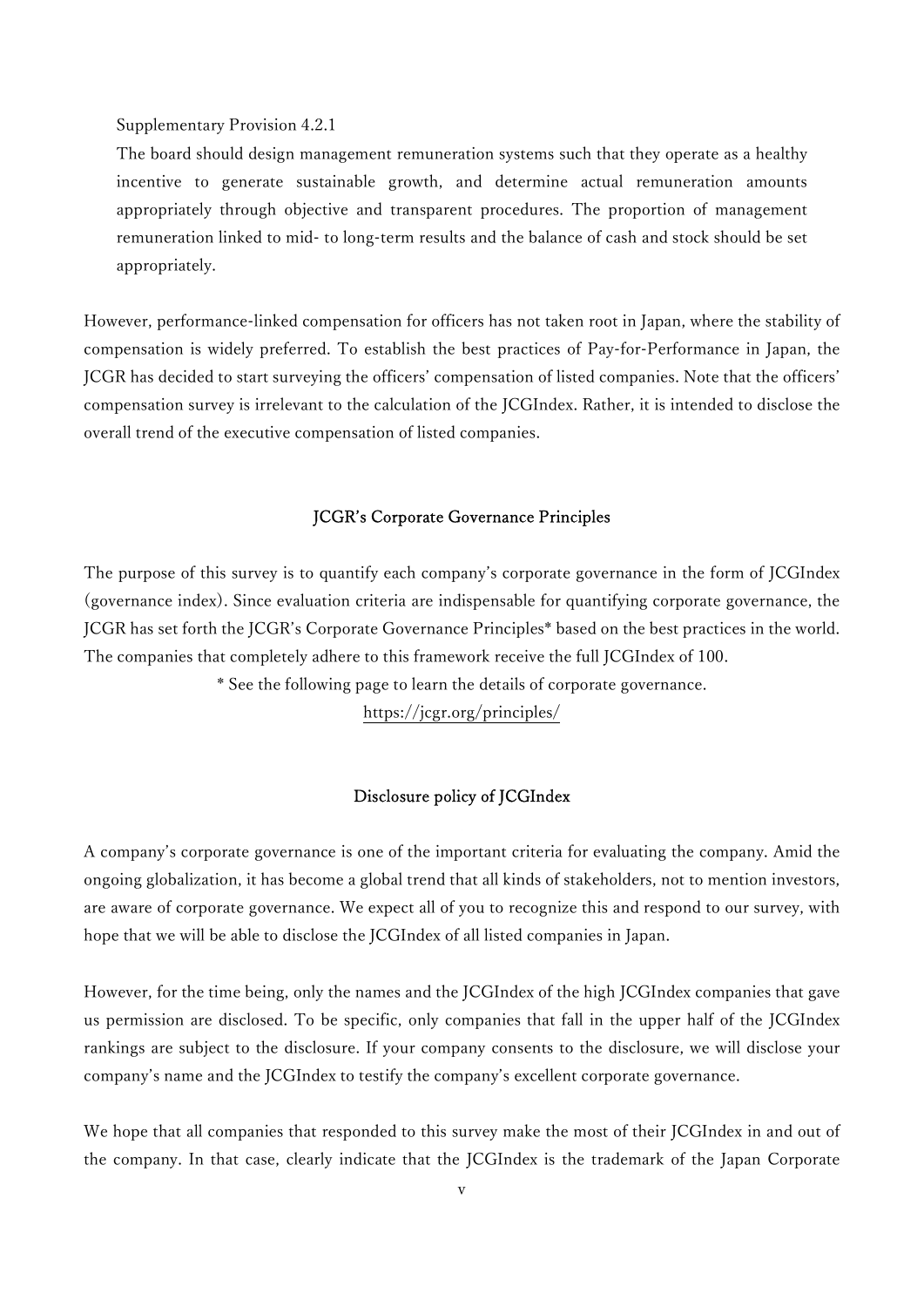Governance Research Institute.

#### Consistency of the JCGIndex Survey―From Phase I to Phase II―

The JCGIndex Survey was conducted every year for 16 years from 2002 to 2017, during which significant development was observed in the system and the environment of corporate governance. For the sake of maintaining the consistency of the JCGIndex, attention had been paid in changing the questions and scores to the minimum extent. However, taking the corporate governance reforms promoted as part of Abenomics into account, we had to make a significant change on the survey for the 13th survey held in early 2015.

In 2019, when the JCGR achieved the independence, we drastically changed the questions and the proportions to better reflect the Corporate Governance Code and the Stewardship Code while succeeding the fruits of the preceding 16 years. For the sake of the consistency of the Survey, the past 16 surveys are referred to as Phase I Surveys, and surveys to be conducted going forward are referred to as Phase II Surveys.

Even while the number of companies listed on the First Section of the Tokyo Stock Exchange increased in 2013 due to the merger of the Tokyo Stock Exchange and the Osaka Stock Exchange, the JCGIndex Survey continues to survey all companies listed on the First Section of the Tokyo Stock Exchange.

#### Handling of personal information

This questionnaire contains blanks for personal information. The JCGR promises to protect and respect your personal information, recognizing that it is a social responsibility of an NPO to handle the respondents' personal information (names, post addresses, e-mail addresses and other information that can identify individuals) properly.

- 1. JCGR asks for personal information in this survey for the following purposes:
- Personal information on CEOs・・・Statistical analysis for the survey
- Personal information on respondents  $\cdots$  Contact with the responding companies

2.The JCGR subcontracts the tasks of sending/collecting questionnaires and statistical analysis to Fujitsu Research Institute (FRI). The JCGR and FRI have concluded a non-disclosure agreement, which covers personal information. Every data related to the JCGIndex Survey is transferred to the JCGR after the subcontract period. FRI only retains data necessary for the follow-up survey on each company, and every data containing personal information is deleted, and every device storing them is destroyed.

3.The provision of personal information must be based on the respondents' consent. If you have any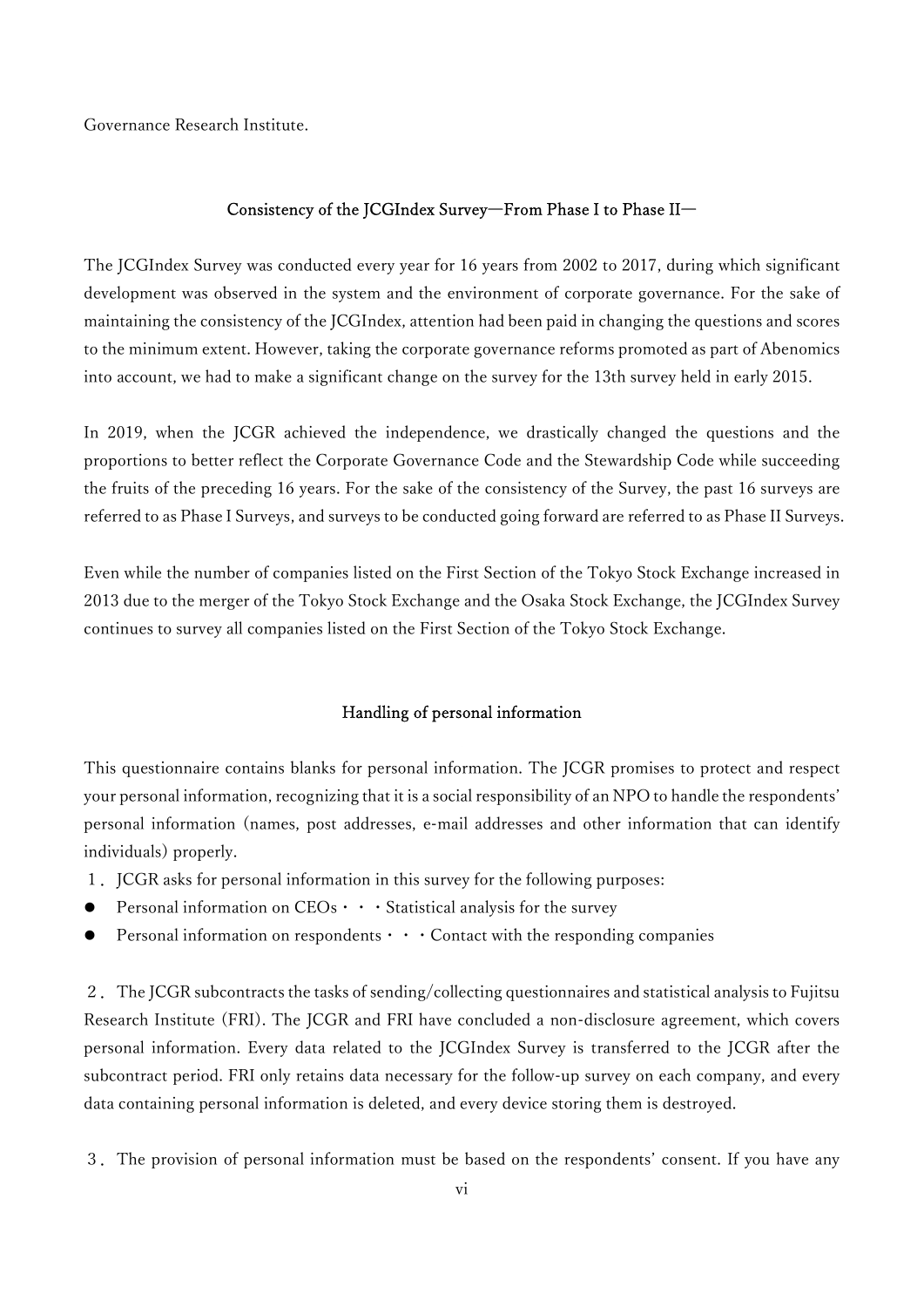doubt about the JCGR's handling of your personal information, leave blanks the relevant brackets. In such a case, the information necessary for statistical analysis will be handled as missing values.

4.If you are a corporate representative or a contact person and would like to make inquiries about or correct your personal information already provided to us, contact us at the following e-mail address. We will respond to your requests as promptly as reasonably possible.

Until December 1, 2021: Fujitsu Research Institute (subcontractor) E-mail: FRI-jcgr-desk@dl.jp.fujitsu.com From December 1, 2021: Japan Corporate Governance Research Institute E-mail: info@jcgr.org

## Japan Corporate Governance Research Institute

www.jcgr.org Takaaki Wakasugi (Professor Emeritus, University of Tokyo; Co-Director, Mitsui Life Financial Research Center, University of Michigan) Mamoru Obayashi (Professor, School of Commerce, Senshu University) Yuzo Fujishima (Japan Shareholder Services Ltd.)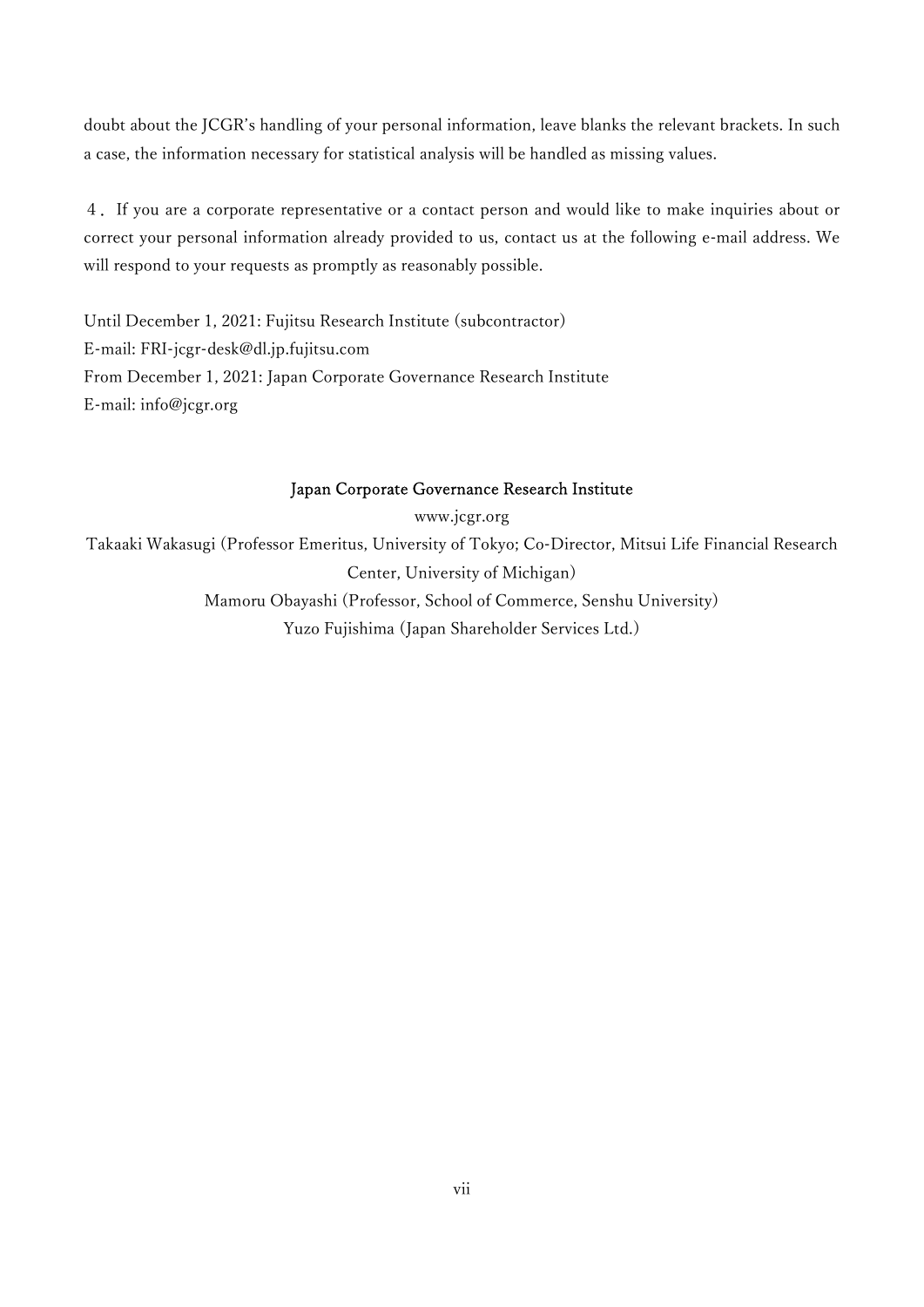## Structure of this questionnaire

Fill in the outline of your company.

Part I Performance targets, leadership of CEO  $[1] \sim [9]$ 

Part II Corporate governance system —Directors, board of directors—  $[10] \sim [43]$ 

Part III Management system, evaluation of management, and management compensation  $[44] \sim [55]$ 

Part IV Management of consolidated subsidiaries and cross-owned shares  $[56] \sim [64]$ 

Part V Communication with shareholders  $[65] \sim [75]$ 

Part VI Officers' compensation survey  $[76] \sim [86]$ 

#### Schedule of the survey

September 30, 2021 (Thursday): Deadline (Your company's JCGIndex will be notified to you by late October.)

November 1, 2021 (Monday): Interim report on the overall results (on the JCGR website)

December 1, 2021 (Wednesday): Announcement of the list of companies that responded to the Survey and the JCGIndex analysis results (on the JCGR website)

## JCGR website: http://www. jcgr.org/index.html

#### Inquiries regarding the questions

Questions and answers about the questions of this survey are posted on the website of the Japan Corporate Governance Research Institute (https://jcgr.org/survey/).

(Subcontractor)

JCGR Survey Unit, Fujitsu Research Institute

E-mail: FRI-jcgr-desk@dl.jp.fujitsu.com

(Return address of this questionnaire) 1-17-25 Shin-kamata, Ota-ku, Tokyo, 144-8588 JCGR Survey Unit, Fujitsu Research Institute

Phone inquiries are not accepted.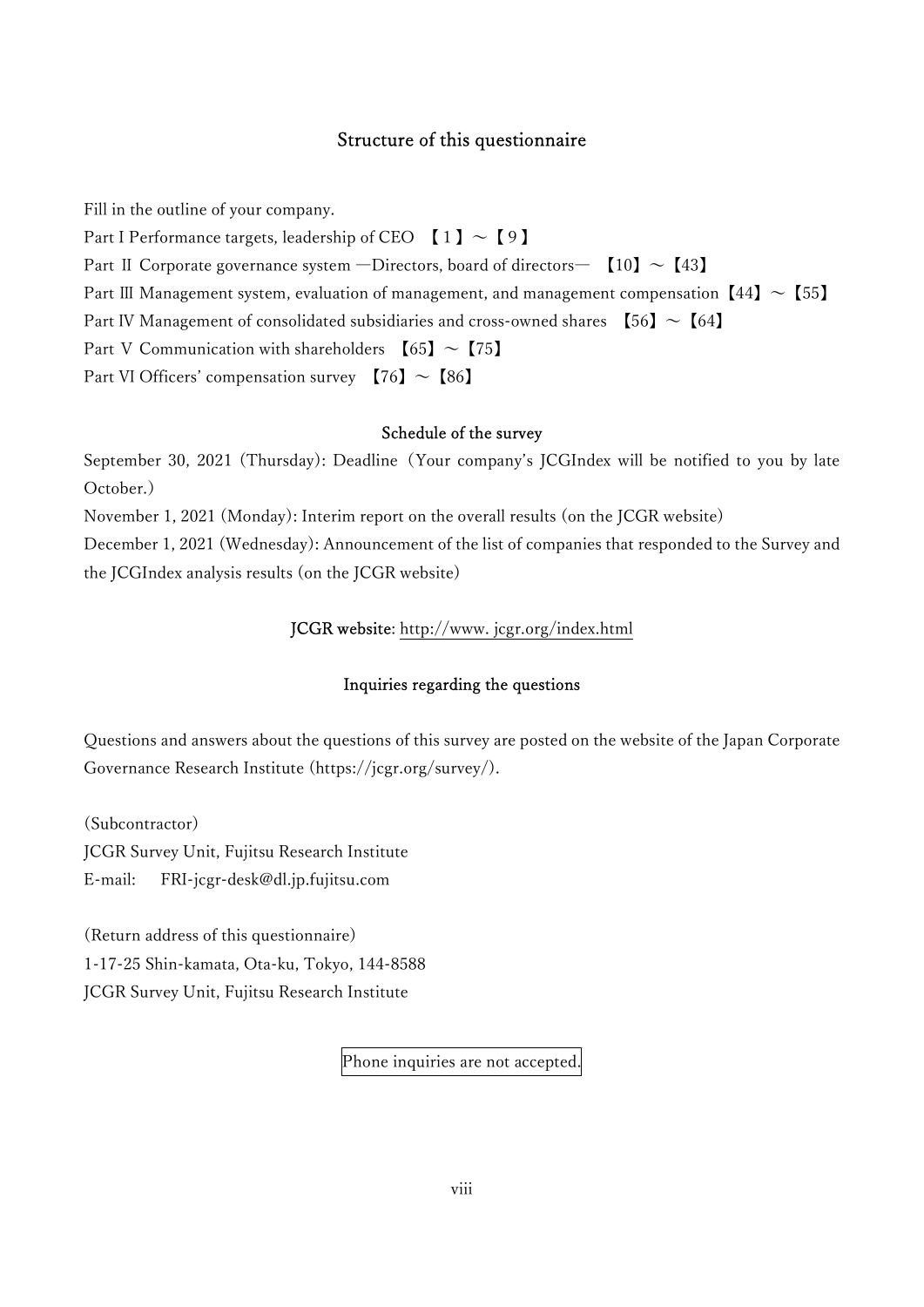| 1. Company name                                                                    |                                                 |                                                                      |                                             |  |
|------------------------------------------------------------------------------------|-------------------------------------------------|----------------------------------------------------------------------|---------------------------------------------|--|
| 2. Shareholders                                                                    |                                                 | b. No<br>(1) Is there a parent company that holds at least<br>a. Yes |                                             |  |
|                                                                                    |                                                 | one third of the company's stock?                                    |                                             |  |
|                                                                                    |                                                 | 2Is there any family or individual that holds at<br>b. No<br>a. Yes  |                                             |  |
|                                                                                    |                                                 | least one third of the company's stock?                              |                                             |  |
|                                                                                    | <b>3</b> Foreign ownership                      |                                                                      | $\%$                                        |  |
| 3. The CEO                                                                         | DAge:<br>years old                              | 2Took office in:                                                     | (month)<br>(year)                           |  |
|                                                                                    | 3)Career                                        | a. Manufacturing                                                     | b. Sales/Marketing                          |  |
|                                                                                    | (Choose as many as are                          |                                                                      | c. Finance/Accounting d. Personnel affairs  |  |
|                                                                                    | applicable.)                                    | e .                                                                  | Corporate planning f. International affairs |  |
|                                                                                    |                                                 | Other (<br>$g$ .                                                     |                                             |  |
|                                                                                    | 40Overseas work in the                          | a. Yes (                                                             | years in total) b. No                       |  |
|                                                                                    | company                                         |                                                                      |                                             |  |
| b. No<br>4. Is your company foreign owned?<br>a. Yes                               |                                                 |                                                                      |                                             |  |
| 5. Does your company implement the Tokyo Stock<br>a. Yes<br>b. No                  |                                                 |                                                                      |                                             |  |
| Exchange's Corporate Governance Code?                                              |                                                 |                                                                      |                                             |  |
| a. Company with nominating committee, etc.<br>6. Which structure                   |                                                 |                                                                      |                                             |  |
| does your company                                                                  | b. Company with audit and supervisory committee |                                                                      |                                             |  |
| adopt?                                                                             | c. Company with board of corporate auditors     |                                                                      |                                             |  |
| 7. On which new Tokyo Stock Exchange market does  <br>a Prime b. Standard c Growth |                                                 |                                                                      |                                             |  |
| your company plan to list?                                                         |                                                 |                                                                      |                                             |  |
| 8. The respondent (We                                                              | (1) Name                                        |                                                                      |                                             |  |
| your<br>company's<br>report                                                        | 2 Title and division                            |                                                                      |                                             |  |
| <b>JCGIndex</b><br>to                                                              | the<br>3)Phone number                           |                                                                      |                                             |  |
| respondent by e-mail.)                                                             | 4)E-mail address                                |                                                                      |                                             |  |

# Fill in the outline of your company.

\*The personal information provided here is not used for other purposes than the JCGIndex Survey conducted this time and planned to be conducted in the future. Read and understand "Handling of personal information" on page v before filling in this form.

# Disclosure of your company's Corporate Governance Index

We would like to calculate your company's Corporate Governance Index (JCGIndex) based on your response and, if your company falls in the upper half of the JCGIndex ranking, disclose the company's name and the JCGIndex. Tick whether you permit the disclosure.

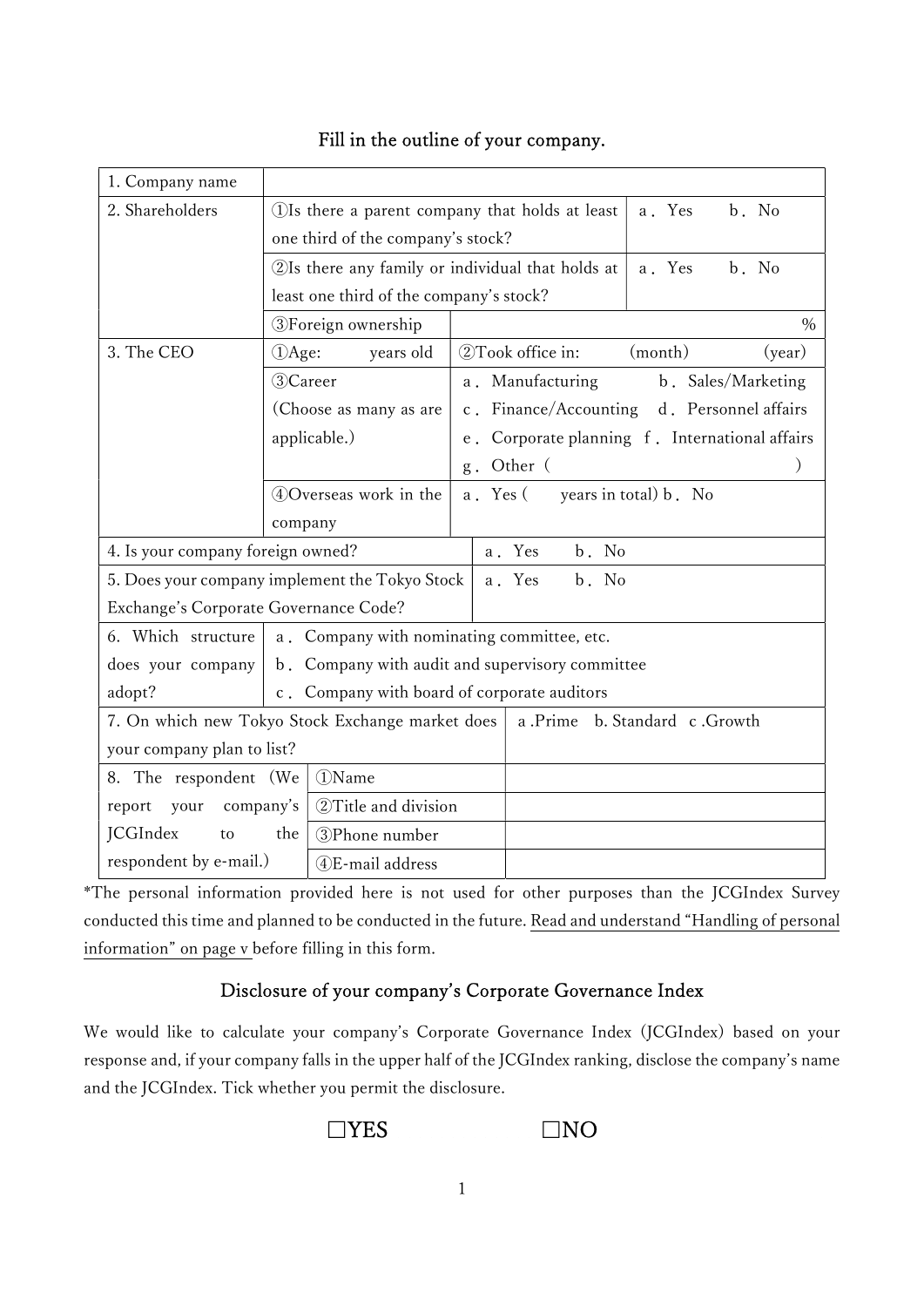#### Part I Performance targets, leadership of CEO

<The CEO must answer this part by yourself as much as possible.>

【1】Which of the following performance targets does your company regard as most important? Choose up to three from below. (Choose the most similar ones if the corresponding items are not listed below.) Most important figures for your company:  $\textcircled{1}$   $\textcircled{2}$   $\textcircled{3}$ 

- a.Sales
- b.Market share
- c.Operating profit
- d. Ordinary profit
- e.Net profit
- f.Profit after cost of capital
- g.EPS (earnings per share)
- h. Cash flow/EBITDA<sup>(\*1)</sup>
- i. Return on sales
- j.ROA (return on assets)
- k. ROE (return on equity)
- l.TSR (total shareholder return)
- m.Profit after cost of capital
- n. Stock price
- o. Other (

【2】Does your company use cost of capital(\*2) as a management indicator? (Choose as many as are applicable.)

- a.Discounted cash flow analysis is applied in investment decisions.
- b.Indicators calculated using cost of capital are used for performance evaluation.
- c.Cost of capital is not used in the company.

――――――――――――――――――――――

d. Other(

(\*1) EBITDA:Earnings Before Interest, Taxes, Depreciation, and Amortization

(\*2) Cost of capital is the cost of procuring the capital for a company. In theory, it serves as the minimum rate of return the company expects from investments. Hence, the use of cost of capital demonstrates the management's commitment to shareholder value. In practical terms, WACC (weighted average cost of capital), the average cost that a company must pay to its shareholders and creditors, is widely used as the expected rate of return.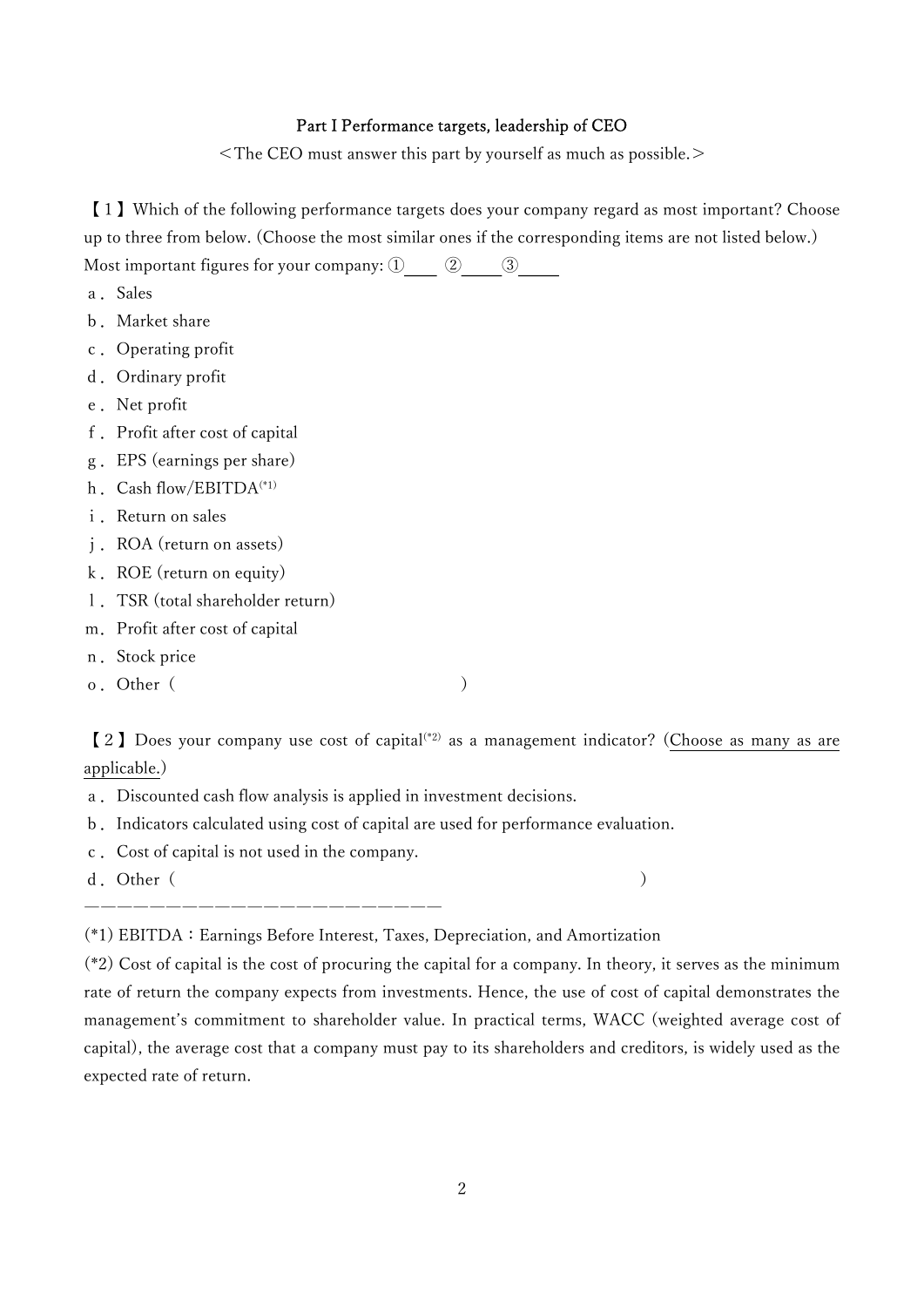【3】Is all or part of the CEO compensation linked to the performance?

a.Yes

 $\begin{bmatrix} 3-1 \end{bmatrix}$  Approximately what percentage of the standard CEO compensation is linked to the performance? (  $\%$ )

b. No  $\rightarrow$ Proceed to [5].

## If you answered a.Yes in 【3】, answer 【4】.

【4】Which of a. to o. in 【1】 are the performance targets that serve as the main determinants of the said performance-linked compensation? Choose up to three. For o. Other, specify it. Most important figures for your company:  $(1)$   $(2)$   $(3)$ o. Other( )

# For all respondents

【5】Are you committing yourself to planning and managing the CEO succession plan?

a.Yes

 $\begin{bmatrix} 5-1 \end{bmatrix}$  Are you reporting the said plan and its progress to the board of directors or the nominating committee, etc. as necessary?

a.Yes b.No

b.No

【6】The Companies Act prescribes that the board of directors shall select or dismiss the CEO. Which of following has the de facto authority of deciding the candidate for CEO? Choose one.

- a.The CEO
- b.The chairperson of the board of directors
- c.Senior advisors, ex-chairpersons, ex-CEOs, or the like
- d.The board of directors
- e.The nominating committee (whether statutory or not)
- f.The division in charge of personnel affairs, corporate planning, etc.
- g.Employees or labor union
- h.The parent company, the "main bank," business partners, etc.
- i. Other(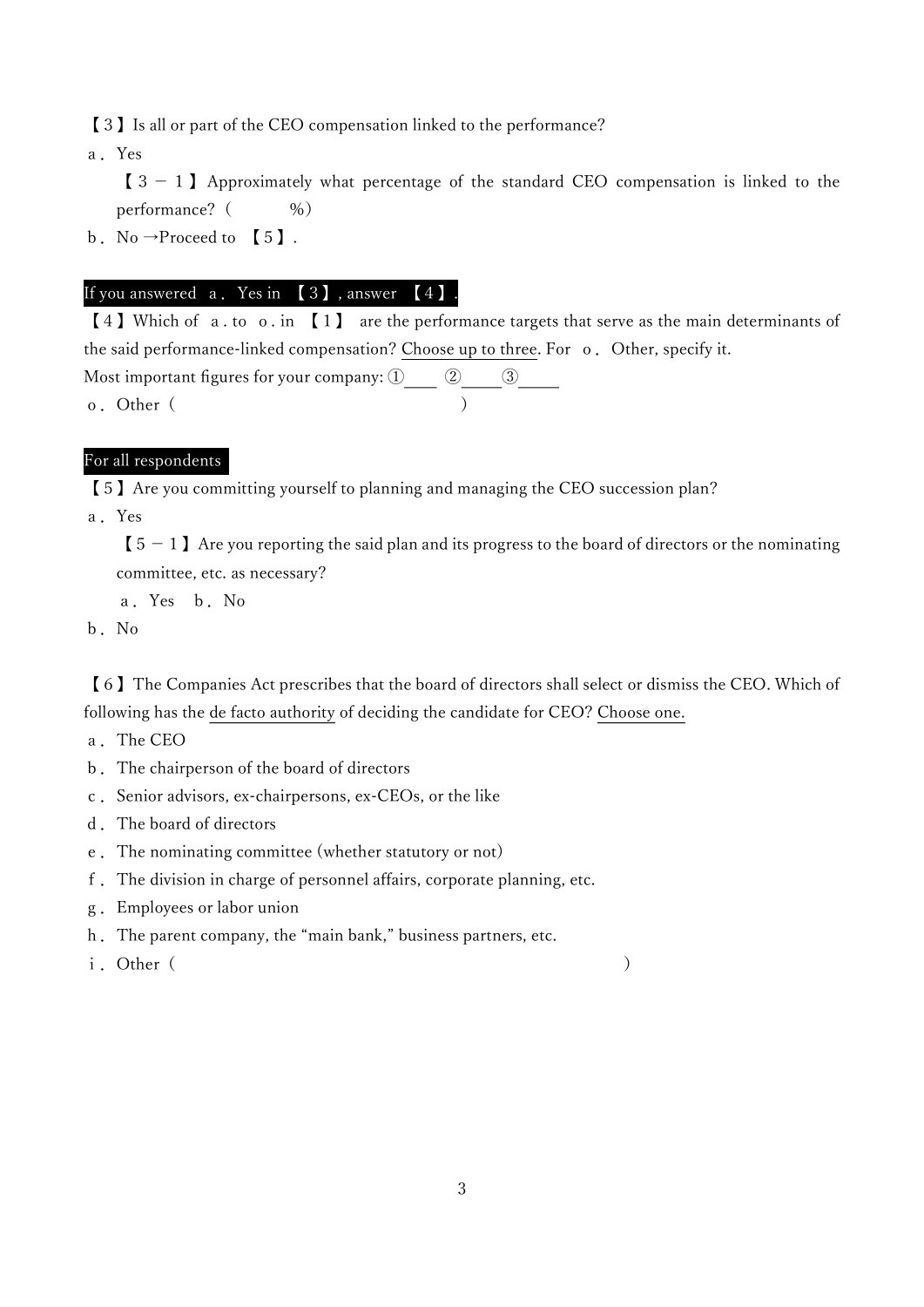【7】Suppose that your company has not reached the performance targets for a long time even though the environment surrounding your company is not so unfavorable. Which of the following most represents how you bear the responsibility as CEO? Choose one.

a. Revise the plan and the target figures

- b. Publicly explain reasons for failing to achieve the targets
- c.Accept the compensation calculated through pre-determined formulas
- d.Leave the decision to the board of directors on whether to resign, etc.
- e. Resign as CEO

【8】Are you required to hold a certain amount of stock as CEO?

a.Yes

 $[8-1]$  What is the lower limit? ( units)

 $[8-2]$  How much stock do you currently hold? ( units)

b.No

 $[8 - 3]$  If you hold stock on a voluntary basis, how much stock do you currently hold? ( units)

【9】Some people assert that, since a joint-stock company is a going concern governed by shareholders, the primary objective of a joint-stock company is to pursue long-term profit consistent with the profit of shareholders, or in other words, maximize the shareholder value. Which of the following best represents your opinion as CEO? Choose one.

a.That is right.

- b.That is right, but in reality, it does not fit Japanese companies.
- c.Such kind of notion is wrong.
- d. Other ( )

Note: Even though the Companies Act does not stipulate that the purpose of companies is to pursue business profit, the Act assumes that those who contribute money to the company share the profit of the company. Besides, the Japanese law does stipulate "non-profit" organizations. Therefore, in the context of the Companies Act, it is interpreted that the purpose of companies is to pursue business profit.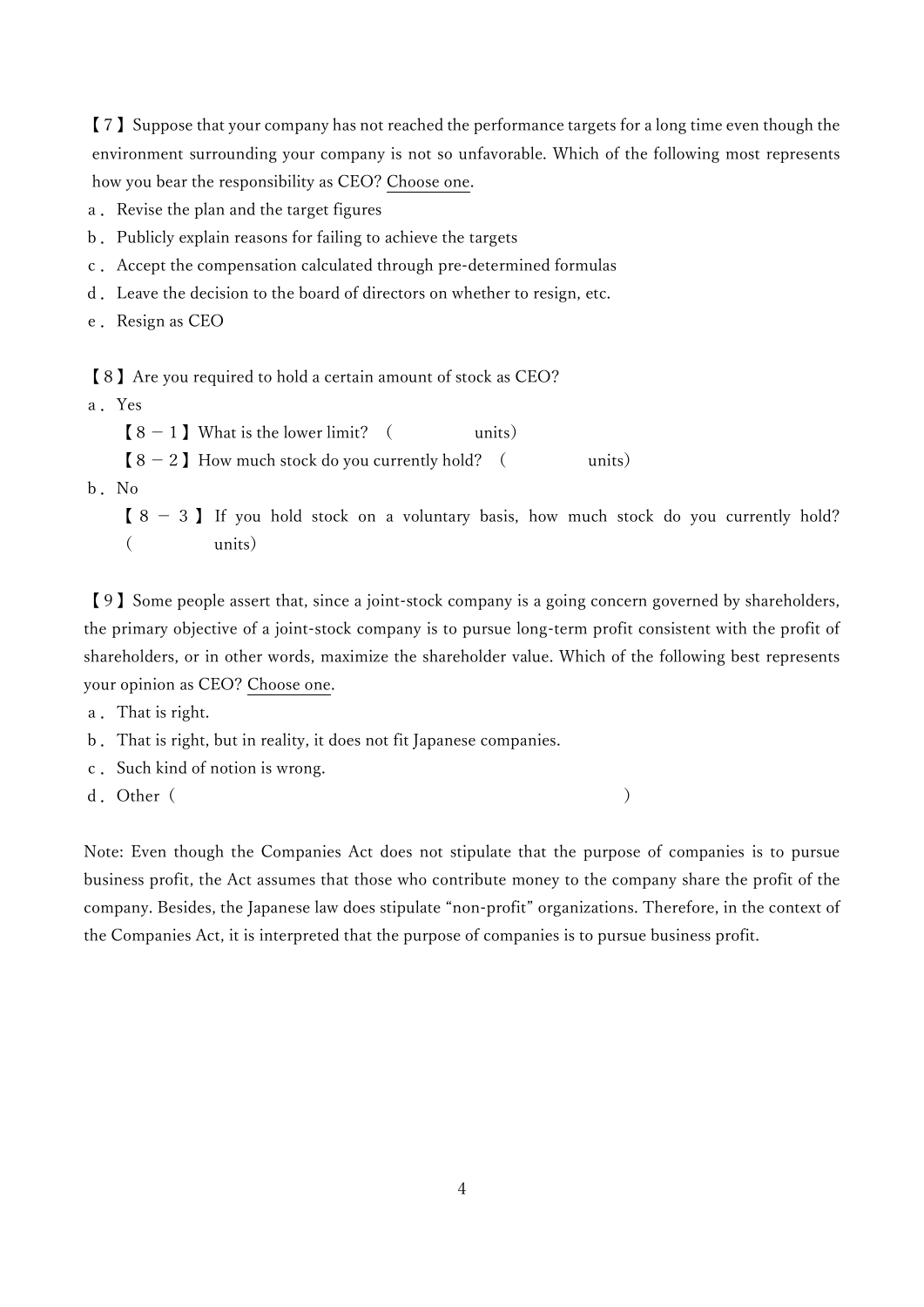#### Part Ⅱ Corporate governance system ―Directors, board of directors―

【10】Does your company's board of directors formulate the corporate governance guideline (corporate governance principles, code of corporate governance, etc.) in writing?

a.Yes

 $[10-1]$  Does the guideline clearly state that corporate governance shall be for the benefit of the shareholders?

a.Yes b.No

 $[10-2]$  Is the guideline disclosed, whether online or not?

a.Yes b.No

b.No

【11】How many directors are there in your company altogether? ( )

 $[11-1]$  How many outside directors are there in your company? ()

 $[11-2]$  How many outside directors in your company satisfy the Tokyo Stock Exchange's criteria on independent directors<sup>\*?</sup> ()

 $[11-3]$  How many executive directors are there in your company? ()

【12】Does your company's board of directors formulate standards for selecting and dismissing inside directors in writing?

a.Yes b.No

【13】Does your company's board of directors formulate standards for selecting and dismissing outside directors in writing? Note that standards only relating to the independence of outside directors are excluded. a.Yes b.No

【14】Is diversity taken into account when selecting directors?

―――――――――――――――――――――――

a.Yes

 $[14-1]$  How many inside directors in your company are women? ()

 $[14-2]$  How many inside directors in your company are from overseas? ( )

 $[14-3]$  How many inside directors in your company are aged 50 or younger? ( )

 $[14-4]$  How many outside directors in your company are women in your company? ()

 $[14-5]$  How many outside directors in your company are from overseas? ( )

 $[14-6]$  How many outside directors in your company are aged 50 or younger? ( )

b.No

\*For the Tokyo Stock Exchange's criteria on independent directors, see the footnote on the next page.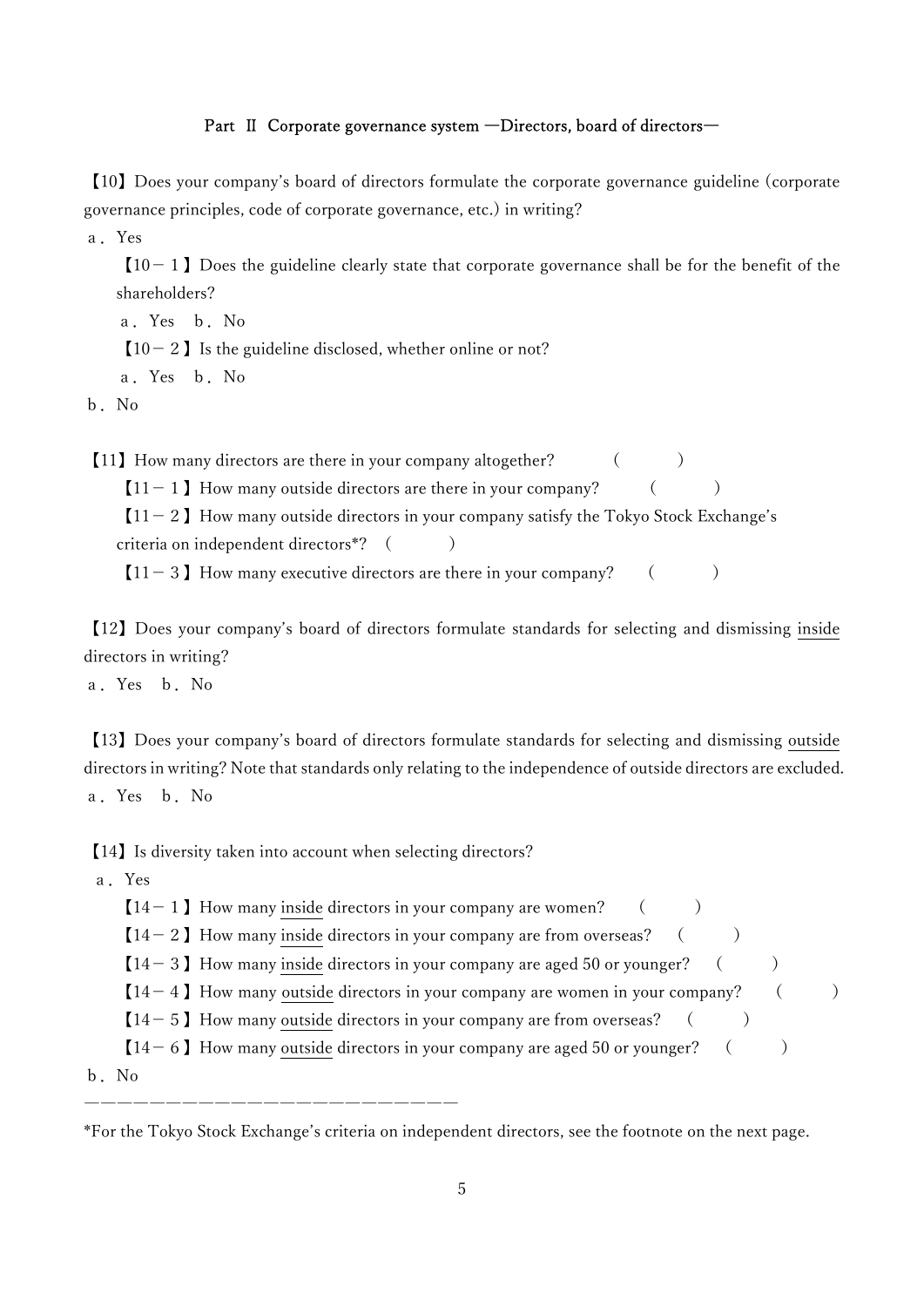【15】 Which of the following best represents the most important role your company expects the outside directors to play? Choose one.

- a.To exercise governance over the management from the viewpoint of shareholders
- b.To ensure disciplined management by ensuring transparency
- c.To give advice on management
- d.To check each discussion topic objectively

e. Other(

【16】Are roles that the board of directors expects the directors to play explained to each director when selecting the candidates for inside and outside directors?

a.Yes

 $[16-1]$  Is a skill matrix used to demonstrate the division of roles for directors? Choose one.

- a.Yes, but only for inside directors
- b.Yes, but only for outside directors

―――――――――――――――――――――――

- c.Yes, for all directors
- d.No
- b.No

 \*The Tokyo Stock Exchange defines independent directors/auditors as outside directors/auditors who are unlikely to have conflicts of interest with general shareholders, and categorizes outside directors/auditors who are likely to have conflicts of interest with general shareholders and hence not considered independent directors/auditors as follows:

a. A person who executes business of the parent company or fellow subsidiary of said company

b. A person for which said company is a major client or a person who executes business for such person, or a major client of said company or a person who executes business for such client

c. A consultant, accounting professional or legal professional (in the case of a group such as a juridical person or association, including persons belonging to such group) who receives a large amount of money or other asset other than compensation for directorship/auditorship from said company

d. A person who has recently fallen under any of a. to the preceding c.

e. A close relative of a person enumerated in any of the following (a) to (c) (excluding those of insignificance):

(a) A person enumerated in a. to the preceding d.

(b) A person who executes business of said company or its subsidiary (including directors who do not execute business or accounting advisors (when any of such accounting advisors is a juridical person, including any member thereof who is in charge of such advisory affairs) in the case where said company designates its outside auditor(s) as an independent auditor(s)); and

(c) Persons who have recently fallen under the preceding (b)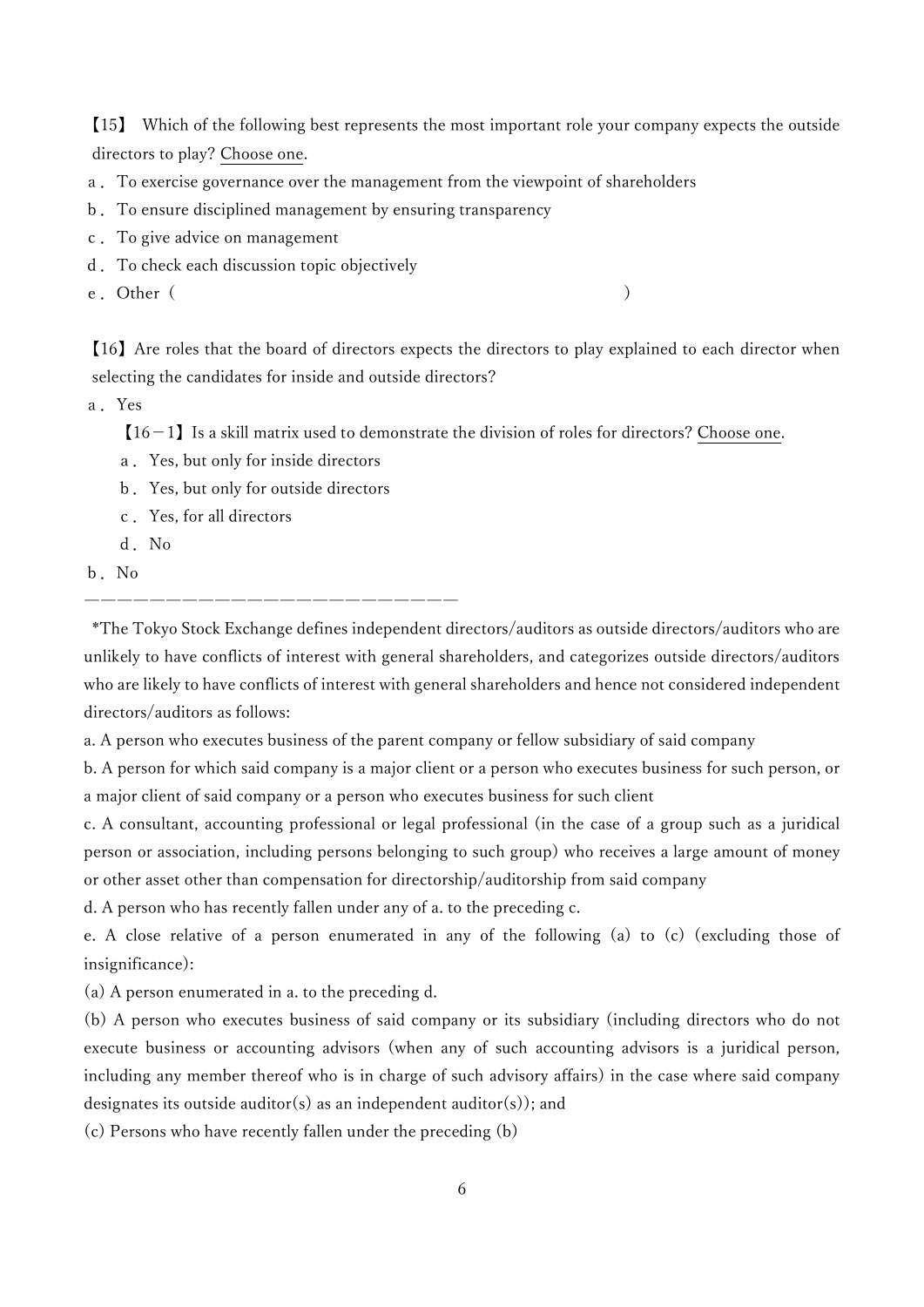【17】Does the board of directors evaluate each of the inside and outside directors based on the standards for selecting and dismissing directors mentioned in [12] and [13] and in light of the expected roles mentioned in [16] ?

a.Yes b.No

【18】Are newly appointed directors required to attend lectures on the following themes?

 $[18-1]$  Corporate governance a. Yes b. No

 $[18-2]$  Corporate finance a. Yes b. No

 $[18-3]$  Risk management a. Yes b. No

 $[18-4]$  Business portfolio strategies a. Yes b. No

【19】Is there any term or age limit on inside directors?

a.Yes What is the upper limit?  $($  years  $)$   $($  years old)

b.No

【20】Is there any term or age limit on outside directors?

a.Yes What is the upper limit?  $($  years $)$   $($  years old) b.No

【21】Is there any term or age limit on the CEO?

```
a.Yes 
What is the upper limit? ( years) ( years old)
```
b.No

【22】Does your company's board of directors have a nominating committee, whether statutory or not? a.Yes

 $[22-1]$  How many members are in the nominating committee?  $($ 

 $[22-2]$  How many members of your company's nominating committee satisfy the Tokyo Stock Exchange's criteria on independent directors? ()

【22-3】Does the chair of your company's nominating committee satisfy the Tokyo Stock Exchange's criteria on independent directors? a. Yes b. No

b. No  $\rightarrow$ Proceed to [27].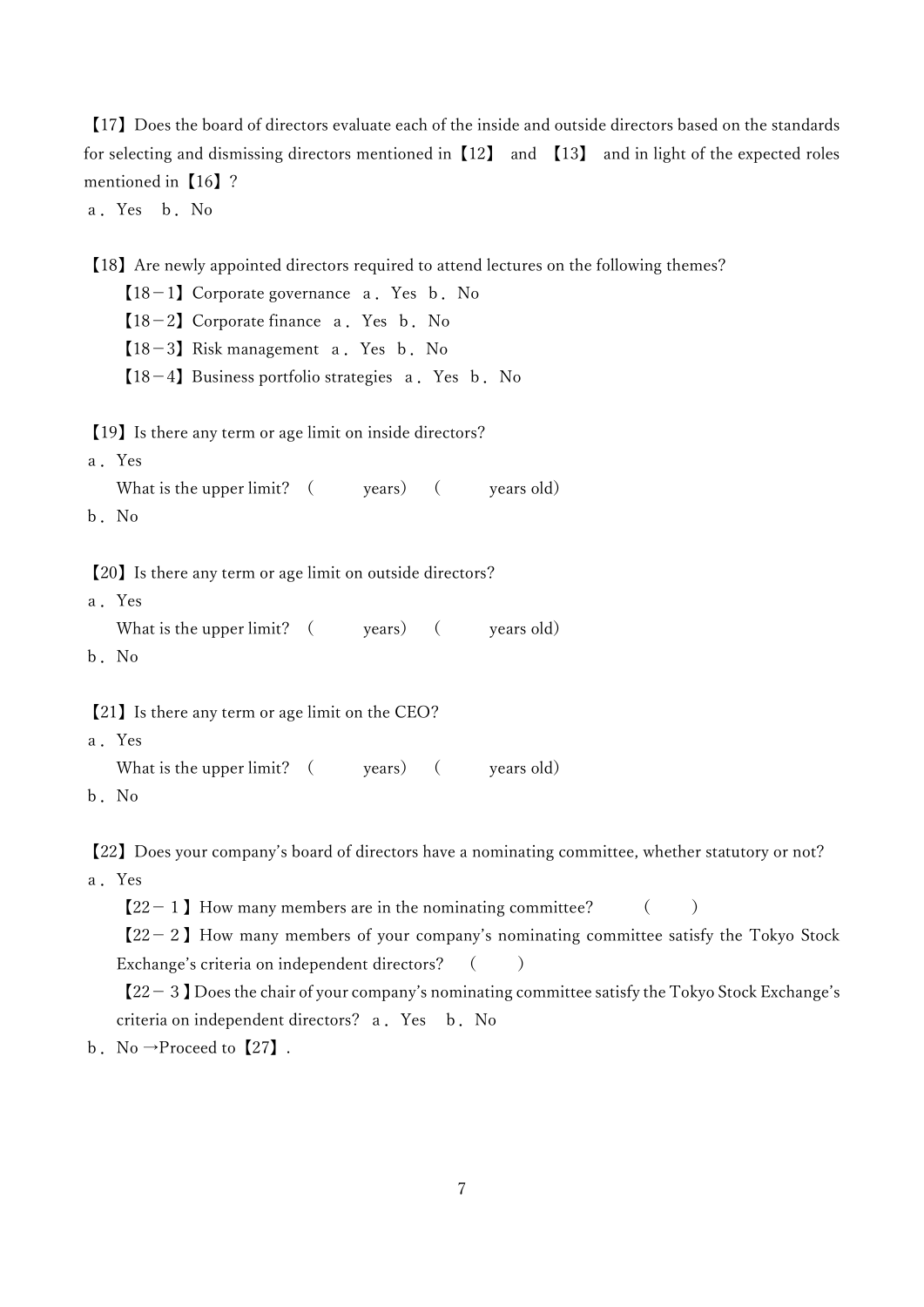If you answered a. Yes in 【22】, answer 【23】 to 【26】

【23】Does the nominating committee stipulate rules on the objectives, missions and administration? a.Yes b.No

【24】Does the nominating committee stipulate rules on the selection of the candidates for directors? a.Yes b.No

【25】Does the nominating committee stipulate rules concerning the independence of outside directors? a.Yes b.No

【26】Does the nominating committee conduct self-evaluation in accordance with the rules and report the self-evaluation results to the board of directors every year?

a.Yes b.No

## For all respondents

【27】Does your company's board of directors have a compensation committee, whether statutory or not? a.Yes

 $[27-1]$  How many members are in the compensation committee?  $($ 

 $[27-2]$  How many members of your company's compensation committee satisfy the Tokyo Stock Exchange's criteria on independent directors? ()

 $[27-3]$  Does the chair of your company's compensation committee satisfy the Tokyo Stock Exchange's criteria on independent directors? a. Yes b. No

b. No  $\rightarrow$  Proceed to [31].

## If you answered a.Yes in 【27】, answer 【28】 to 【30】.

【28】Does the compensation committee stipulate rules on the objectives, missions and administration? a.Yes b.No

【 29 】 Do the rules of the compensation committee prescribe incentive-based compensation or performance-linked compensation?

a.Yes b.No

【30】Does the compensation committee conduct self-evaluation in accordance with the rules and report the self-evaluation results to the board of directors every year?

a.Yes b.No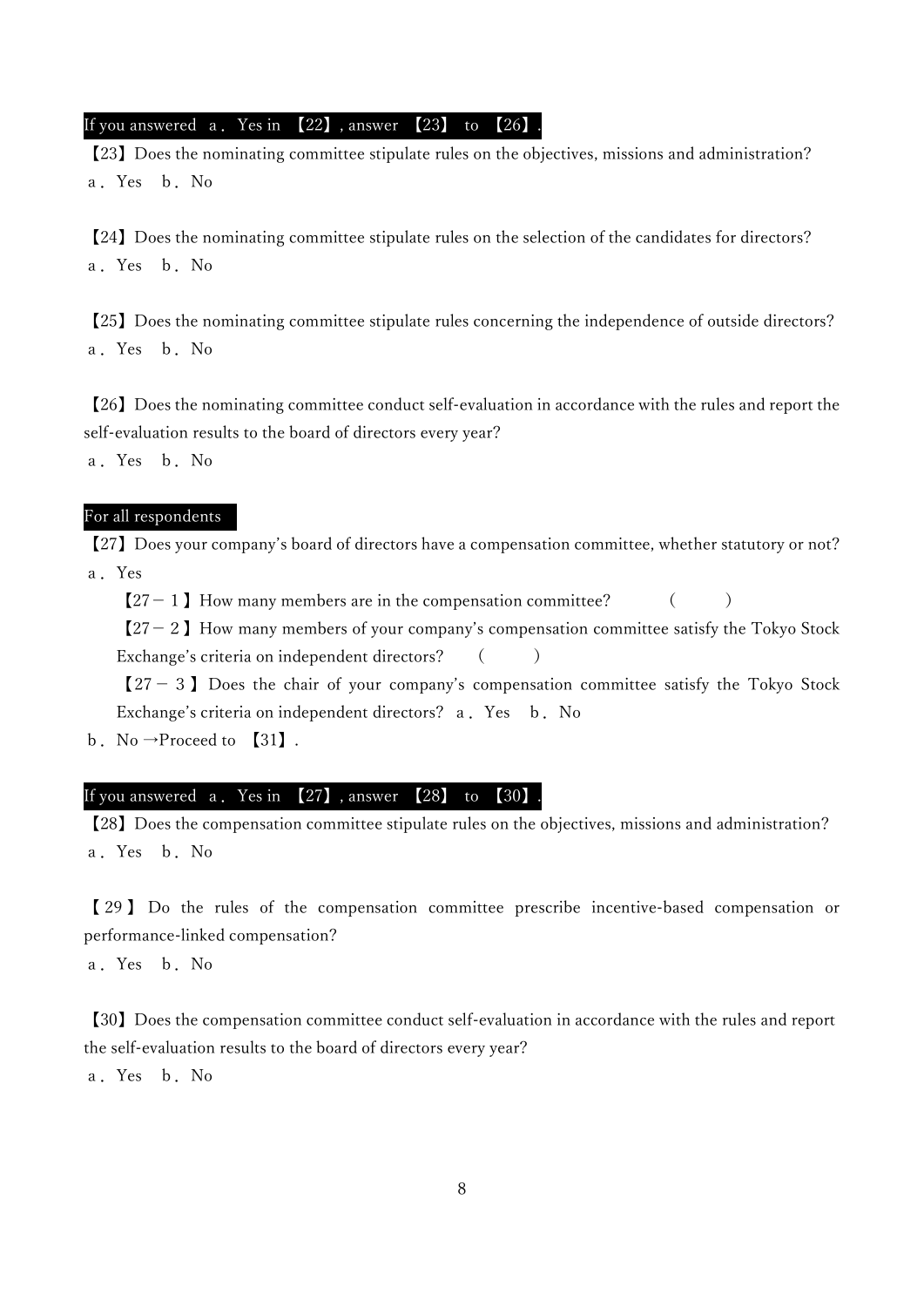For all respondents

【31】How many members are in your company's audit and supervisory committee or board of corporate auditors? ()

 $[31-1]$  How many members of your company's audit and supervisory committee or board of corporate auditors satisfy the Tokyo Stock Exchange's criteria on independent directors? ()  $[31-2]$  Does the chair of your company's audit and supervisory committee or board of corporate

auditors satisfy the Tokyo Stock Exchange's criteria on independent directors? a. Yes b. No

【32】Are there written rules for the audit and supervisory committee or board of corporate auditors? a.Yes

b. No  $\rightarrow$ Proceed to [35].

## If you answered a. Yes in  $\left[32\right]$  , answer  $\left[33\right]$  and  $\left[34\right]$ .

【33】 Which of the following are subject to audit as stipulated by the rules of the audit and supervisory committee or board of corporate auditors? Choose as many as are applicable.

- a.Appropriateness of internal audit
- b.Impartiality of internal auditors
- c.Financial audit
- d. Business audit
- e.Appropriateness of external audit
- f.Impartiality of external auditors
- g. Other (

【34】Does the audit and supervisory committee or board of corporate auditors conduct self-evaluation in accordance with the above mentioned rules and report the self-evaluation results to the board of directors every year?

a.Yes b.No

## For all respondents

【35】Who chairs the board of directors? Choose one.

- a.The CEO
- b.The chairperson of the board of directors who is not the CEO
- c.An outside director who satisfies the Tokyo Stock Exchange's criteria on independent directors
- d.An outside director who does not satisfy the Tokyo Stock Exchange's criteria on independent directors
- e. Other (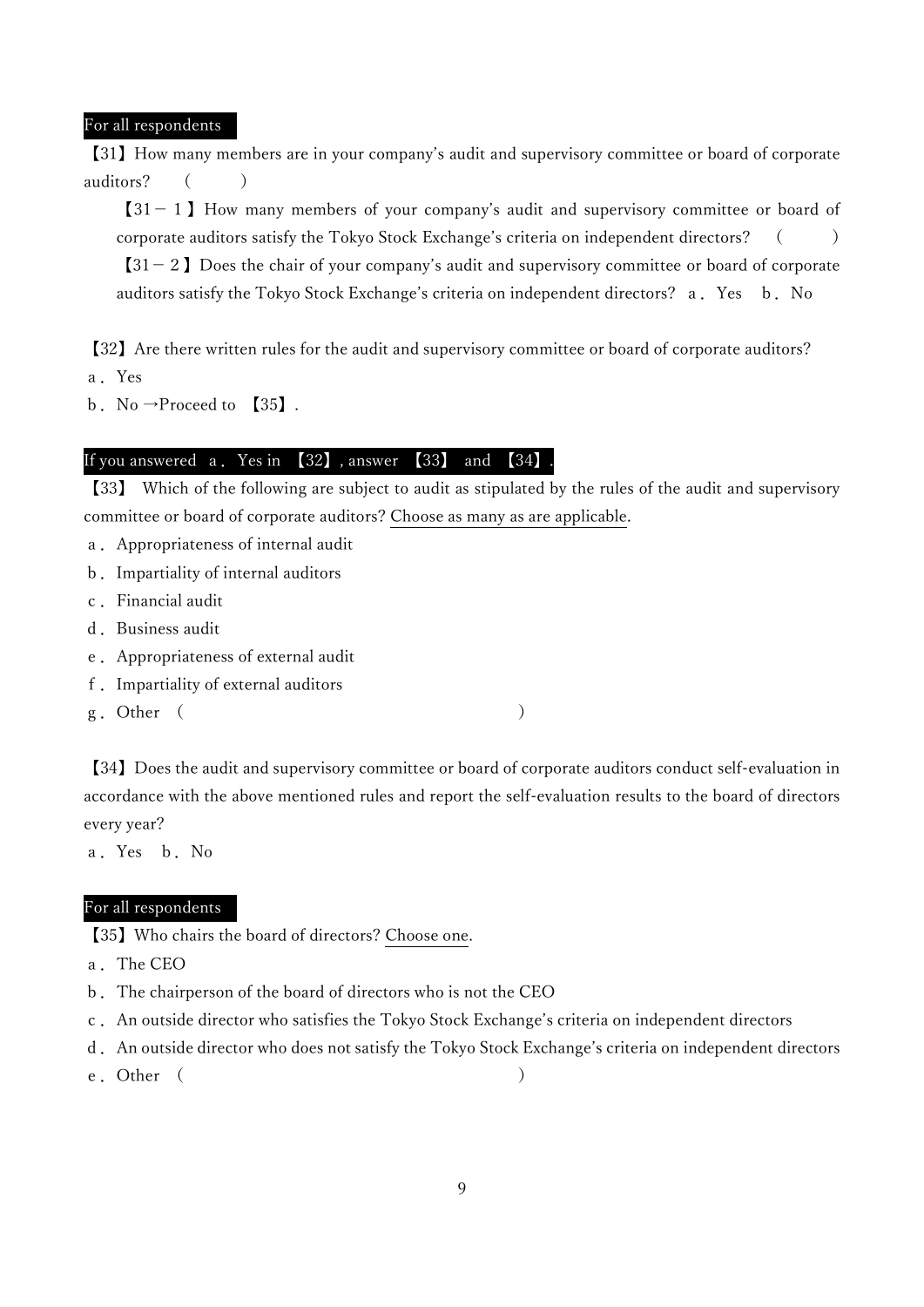【36】Are the agendas to be discussed at the meetings of your company's board of directors explained to the outside directors in advance? Choose one.

- a.All of the agendas are explained to the outside directors in advance.
- (a) More than five days before the meeting
- (b) Two to five days before the meeting
- (c) On the day before the meeting
- (d) On the day of the meeting
- b.Only important agendas are explained to the outside directors in advance.
- (a) More than five days before the meeting
- (b) Two to five days before the meeting
- (c) On the day before the meeting
- (d) On the day of the meeting
- c.In general, there is no advance explanation to the outside directors.

【37】Does your company's board of directors discuss the following agendas at least once in a year?

- 【37-1】Management strategies a.Yes b.No
- $[37-2]$  Financial strategies a. Yes b. No
- $[37-3]$  Risk management strategies a. Yes b. No
- $[37-4]$  Business portfolio strategies a. Yes b. No
- $[37-5]$  M&A strategies a. Yes b. No

【38】Does your company's board of directors confirm the basic policies for the following items once in a year?

 $[38-1]$  Corporate pension a. Yes b. No  $[38-2]$  Information technology a. Yes b. No  $[38-3]$  Compliance a. Yes b. No  $[38-4]$  Corporate governance a. Yes b. No  $[38-5]$  Corporate social responsibility a. Yes b. No

【 39 】 Are board meetings that are attended only by outside directors/auditors or independent directors/auditors (as defined by the Tokyo Stock Exchange) regularly held?

a.Yes b.No

 $[39-1]$  Does the leading independent outside director (or the equivalent outside director) regularly exchange views with the top management?

a.Yes b.No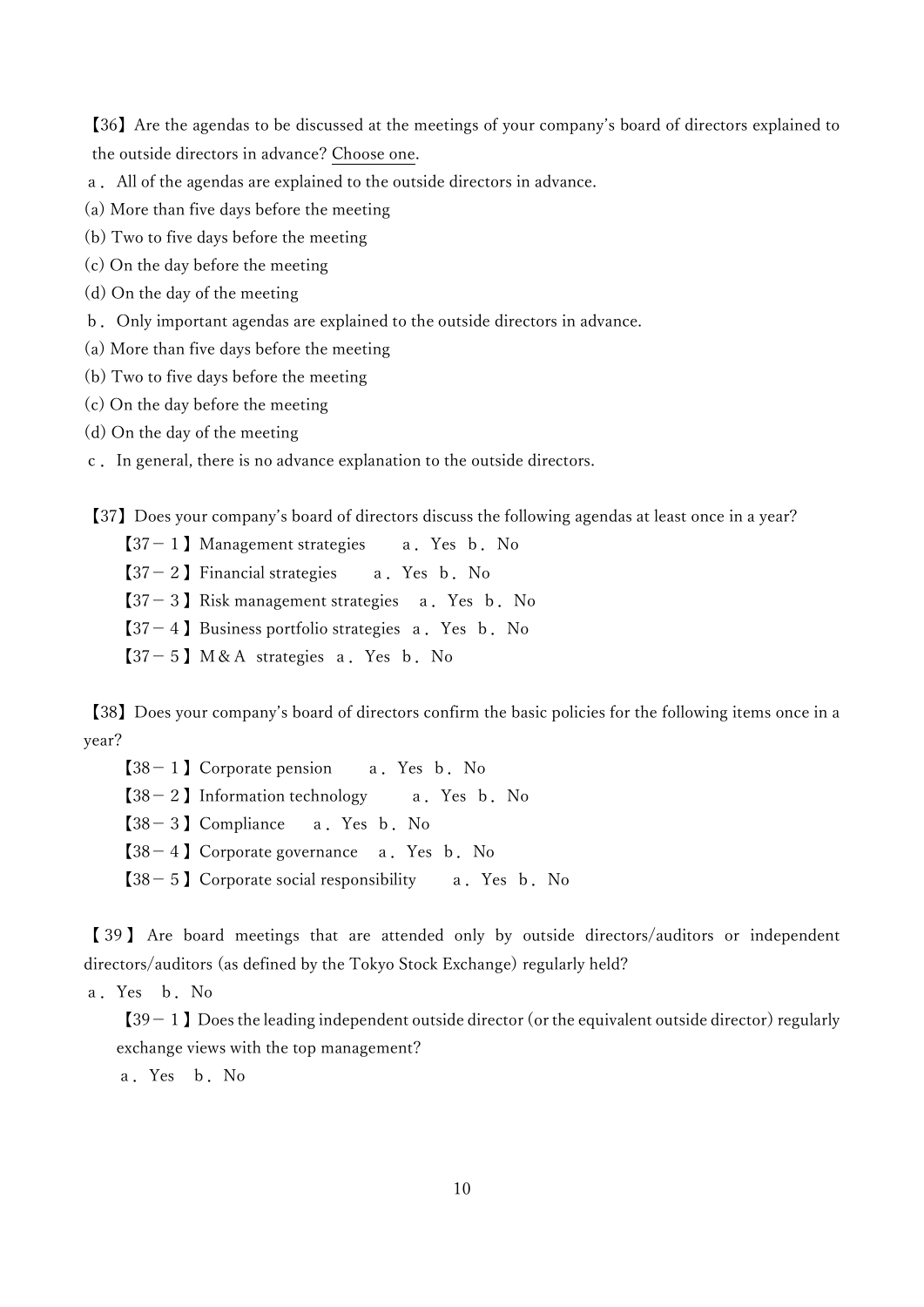【40】 Does your company's board of directors set a rule concerning outside directors' holding of the company's stock? Choose one.

- a.Yes, they must hold a certain amount of stock
- b.Yes, they are encouraged to hold a certain amount of stock
- c.Yes, they are allowed to hold a certain amount of stock on a voluntary basis
- d.No

【41】Does your company assess the effectiveness of the board of directors meetings?

a.Yes b.No

## If you chose a., answer the following questions.

 $[41-1]$  How often does your company assess the effectiveness of the board of directors meetings? Choose one.

- a.The assessment is conducted every year (or planned to be conducted every year)
- b. The assessment is conducted on a regular basis, but not every year (once in years)
- c.The assessment is conducted on a non-regular basis (held times in the past)
- d. Other ( )

 $[41-2]$  Who is effectively responsible for the said assessment? Choose one.

- a.The CEO
- b.The chairperson of the board of directors who is not the CEO
- c.An inside director
- d.An outside director
- e.An executive officer designated by the CEO
- f.An outside expert
- g. Other (

 $[41-3]$  How does your company conduct the assessment? Choose as many as are applicable.

a.An ad hoc committee centered on outside directors is set up.

b.The opinions of institutional investors are heard in advance to better reflect the voice of the stock market.

c.The overview of the questionnaire survey or the interview survey is notified in advance.

d.A questionnaire survey or an interview survey is conducted for all directors.

e.The decision on how to conduct the assessment and the analysis of the results are entrusted to an objective outsider.

f.The board of directors deliberates on the analysis results of the assessment, and decides on measures.

g. Other (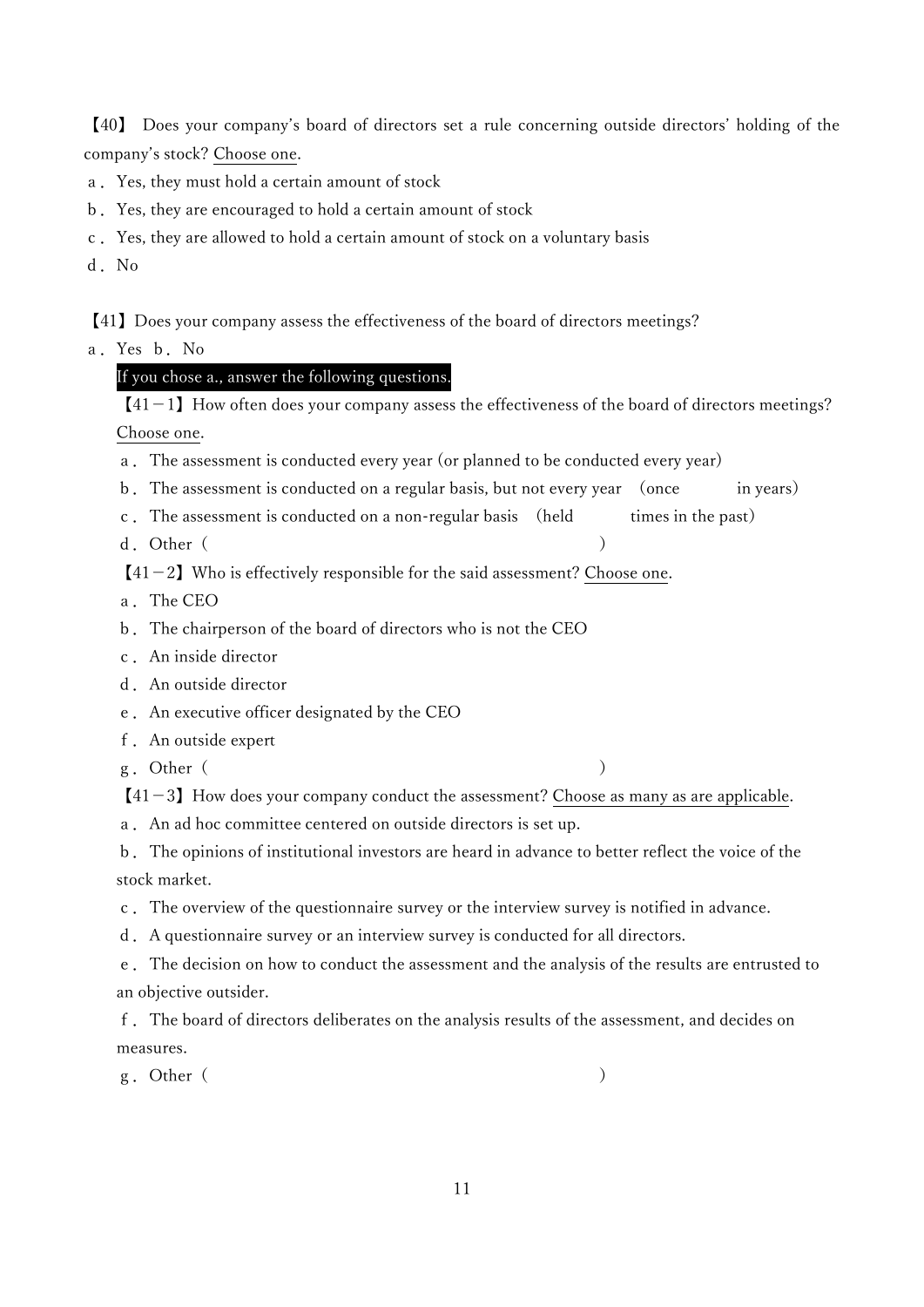$[41-4]$  If the assessment revealed issues on corporate governance and proposals for improving corporate governance, how does your company explain to investors? Choose as many as are applicable.

a.In the corporate governance report

b.As part of the disclosure required by the Financial Instruments and Exchange Act or timely disclosure as stipulated in the regulations of the stock exchange (Specify: )

c.By means voluntarily selected by the company (Specify: )

d.At the shareholders meeting, IR meeting, or other occasions for direct communication with investors

e.The company does not explain about these issues and measures to investors.

f. Other( )

【42】 Does your company regularly monitor the status of corporate governance?

a.Yes b.No

## If you chose a., answer the following questions.

 $[42-1]$  Who is effectively responsible for the said monitoring? Choose one.

a.The CEO

- b.The chairperson of the board of directors who is not the CEO
- c.An inside director
- d.An outside director
- e.An executive officer designated by the CEO
- f.An outside expert
- g. Other (

 $[42-2]$  What are major targets of the monitoring? Cite up to three.

 $\boxed{0}$ 

③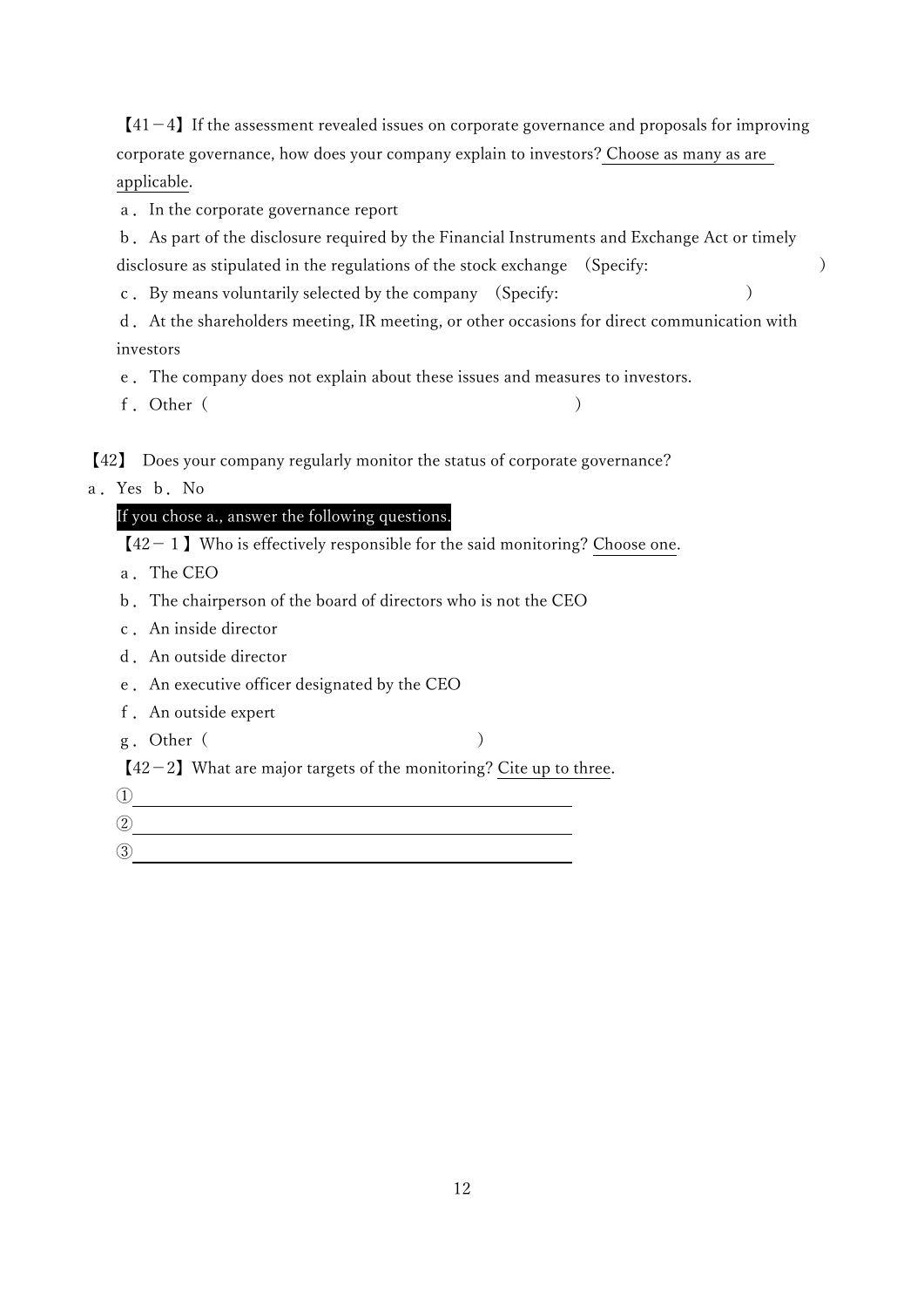【43】Does your company plan to change the corporate governance structure in the mid-to-long term?

a. Yes b. No  $\rightarrow$ Proceed to  $[43-3]$ .

## If you chose a., answer the following questions.

 $[43-1]$  To which structure does your company plan to change? Choose one.

A) If your company is currently a company with nominating committee, etc.

a.Change to a company with audit and supervisory committee

- b.Change to a company with board of corporate auditors
- c. Not decided yet

B) If your company is currently a company with audit and supervisory committee

- d.Change to a company with nominating committee, etc.
- e.Change to a company with board of corporate auditors
- f. Not decided yet

C) If your company is currently a company with board of corporate auditors

- g.Change to a company with nominating committee, etc.
- h.Change to a company with audit and supervisory committee

i. Not decided yet

 $[43-2]$  Which of the following does your company regard as most important in changing the corporate governance structure? Choose one.

a.Although corporate governance is sufficiently functioning at present, changing the structure will enhance it even further.

b.We are considering to change the structure because it is necessary to enhance corporate governance, but the issue is the time required to change the structure.

c.We are considering to change the structure because it is necessary to enhance corporate governance, but the issue is the lack of personnel who will sustain the new corporate governance framework.

d.We are considering to change the structure because it is necessary to enhance corporate governance, but the issue is the cost.

e. Other(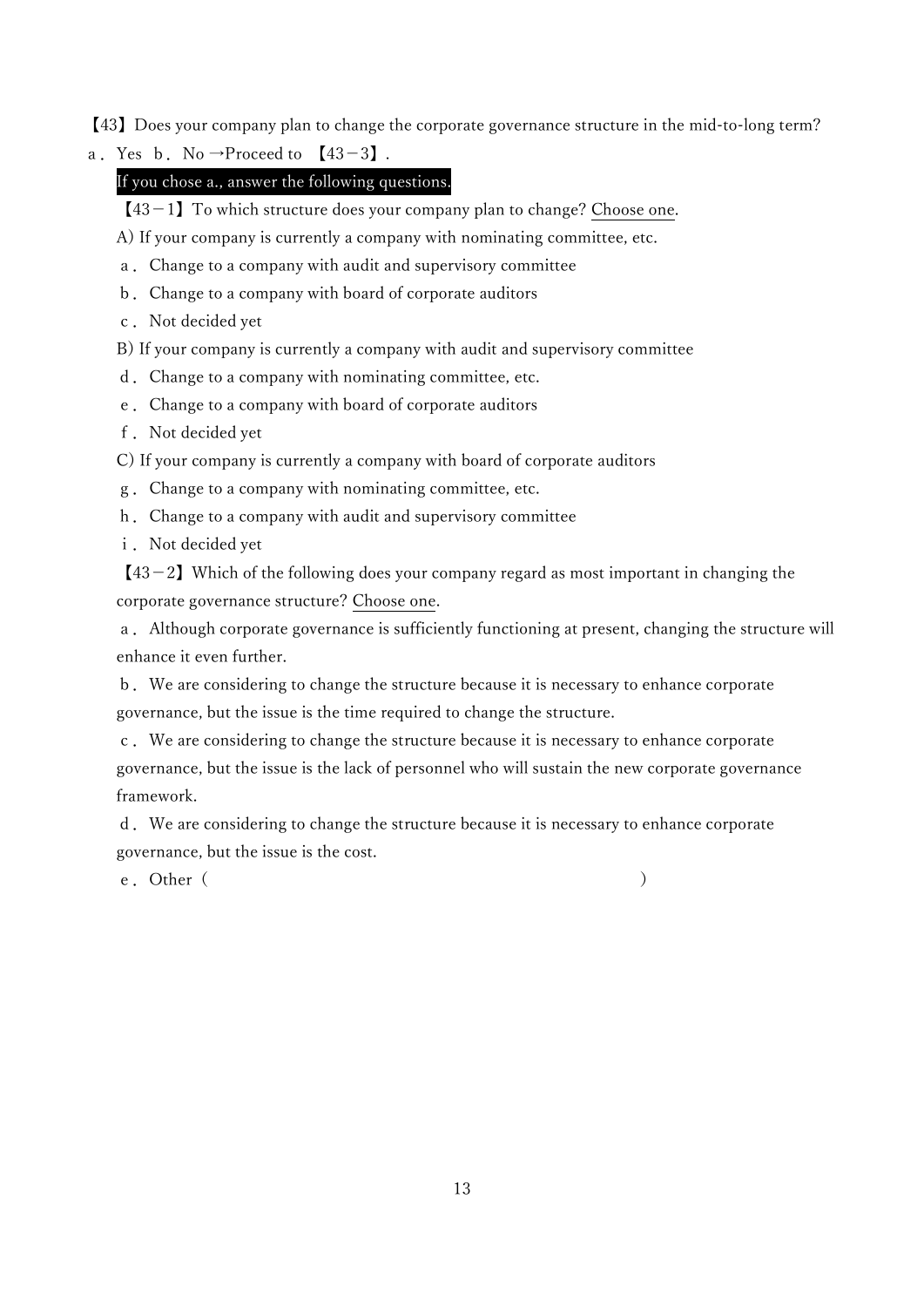## If you chose b. in 【43】, answer the following question.

 $[43-3]$  Which of the following is the most important reason for maintaining the current corporate governance structure? Choose one.

a.Since corporate governance is sufficiently functioning, there is no need to change.

b.Changing the structure is expected to enhance corporate governance, but we do not have time to think about it in detail.

c.There is room to improve corporate governance, but we do not have enough personnel who can promote the change.

d.There is room to improve corporate governance, but there is concern about its cost.

e.The management does not recognize the necessity of changing the corporate governance structure.

f. Other ( )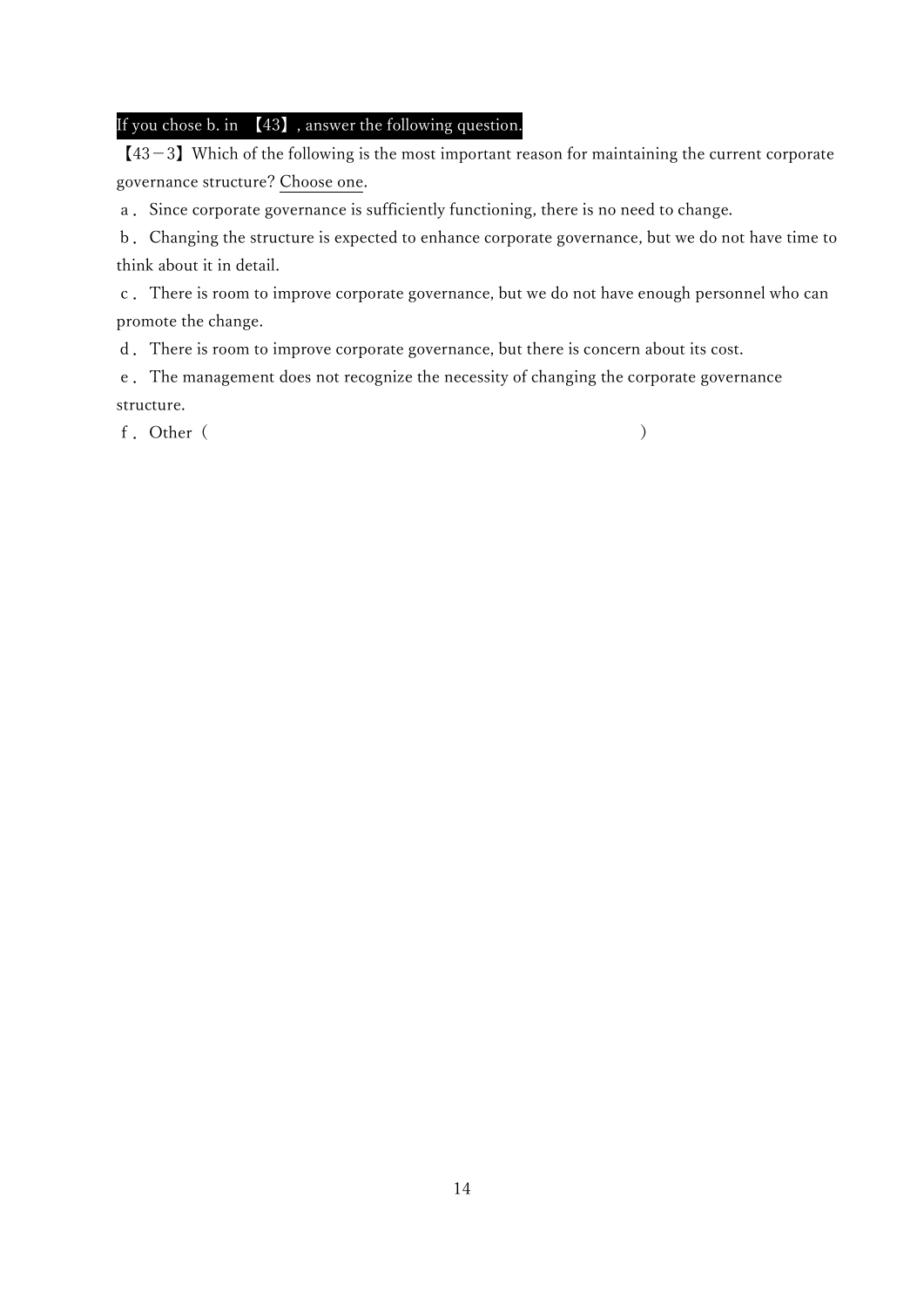#### Part Ⅲ Management system, evaluation of management, and management compensation

【44】Does your company use cost of capital or performance indicators based on cost of capital as performance targets for each independently managed organization (division, in-house company, subsidiary, etc.)? Choose one.

a.Yes

b. No (Specify the targets: )

c.No performance targets set

## If you chose a. or b., answer the following questions.

 $[44-1]$  Does your company evaluate the head of each organization based on the said targets? a.Yes b.No

 $[44-2]$  Is the compensation of the head of each organization linked to the performance evaluation mentioned in  $[44-1]$  ?

a.Yes b.No

 $[44-3]$  If it turns out to be difficult to achieve the said targets even though there are no explicit external factors unfavorable to the organization, is the head of the organization removed from the position?

a.Yes b.No

【45】Does your company have an organization that sets the policy of enterprise risk management and supervises it?

a.Yes b.No

# If you chose a., answer the following question.

 $[45-1]$  Is it stated in writing that your company's enterprise risk management aims at securing the profit of shareholders?

a.Yes b.No

【46】Has your company introduced anti-takeover measures (as defined by the Tokyo Stock Exchange)?

a.Yes b.No

## If you chose a., answer the following questions.

 $[46-1]$  Did your company get approval for the anti-takeover measures at a shareholders meeting ?

a.Yes b.No

 $[46-2]$  Are the anti-takeover measures stipulated in the articles of incorporation?

a.Yes b.No

 $[46-3]$  What is the response to proposals to acquire your company? Choose one.

a.No independent panel is set up, and the board of directors makes decision.

b.The board of directors accepts the independent panel's judgment, which effectively binds the board.

c.The independent panel's judgment is respected, but it is the board of directors that makes decision.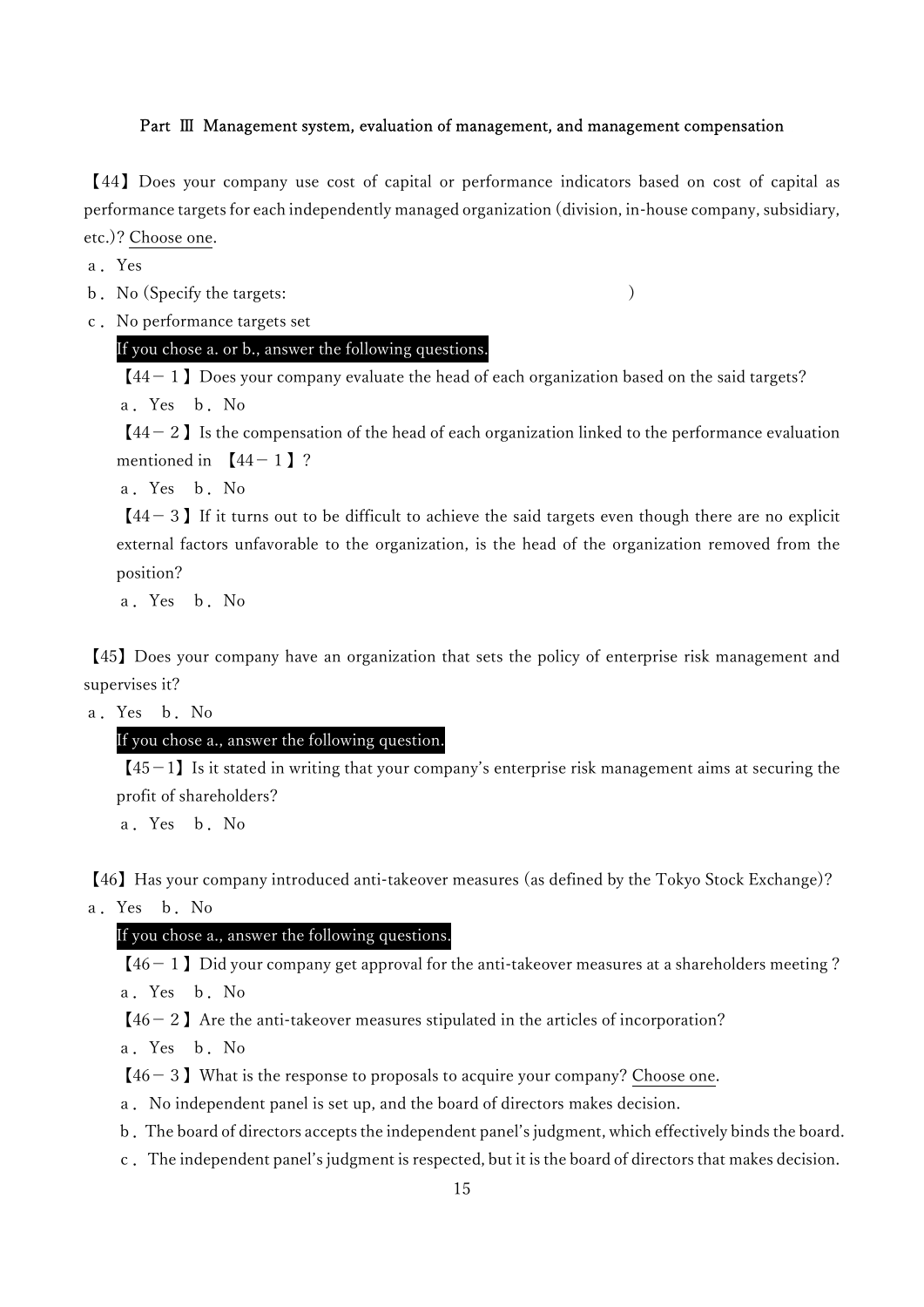【47】Does your company have written codes of ethics or codes of conduct that govern all employees? a.Yes

 $[47-1]$  Are such codes published, whether online or not?

a.Yes b.No

- $[47-2]$  Does your company have an organization for promoting and supervising corporate ethics?
- a.Yes b.No
- b.No

【48】Is the policy of corporate social responsibility formulated in writing?

a.Yes

 $[48-1]$  Is the said policy of corporate social responsibility published online?

a.Yes b.No

b.No

【49】Is the scope of duties and responsibilities specified and formulated in a form of job description for all jobs in your company?

a.Yes b.No

【50】Internal control system refers to a set of regulations on self-assessment, cross-check, and inspection by a specialized division (such as the middle office) to ensure the compliance. Are companywide frameworks and procedures of your company's internal control system digitized or formulated in writing? Choose one.

- a.Yes, they are digitized companywide.
- b.Yes, they are formulated in writing companywide.
- c.No, they are not digitized nor formulated in writing companywide.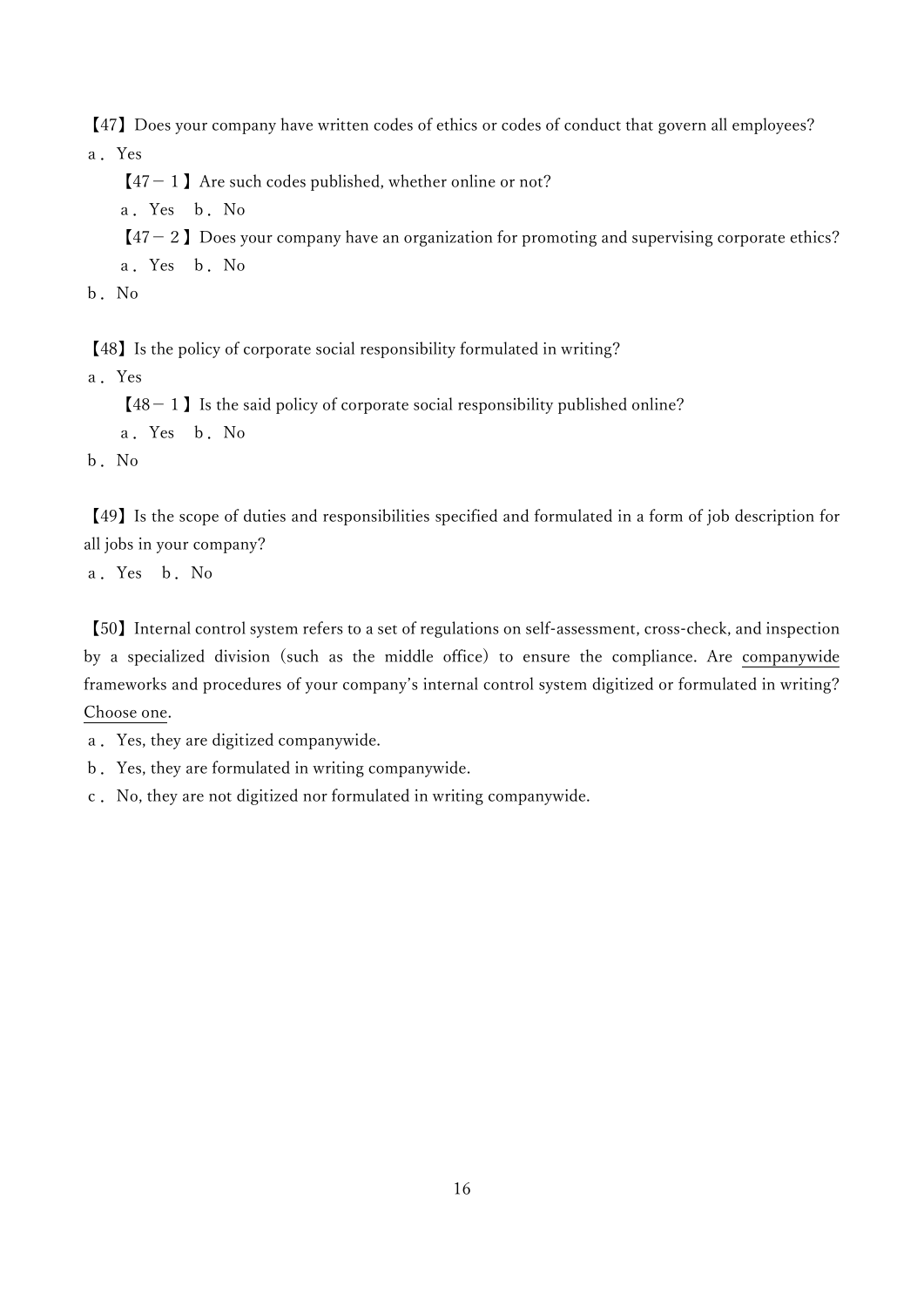【51】Does your company have an internal audit division (an organization that checks whether the internal control system is functioning and, if necessary, takes corrective actions)?

a.Yes b.No

# If you chose a., answer the following questions.

 $[51-1]$  How many internal auditors (the staff in charge of internal audit) are in your company?  $($ 

 $[51-2]$  Is it stipulated in writing that the internal auditors must be independent from the CEO? a.Yes b.No

 $[51-3]$  Do members of the board of corporate auditors or the audit and supervisory committee periodically exchange information with internal auditors as necessary?

a.Yes b.No

 $[51-4]$  Does the head of the internal audit division periodically submit internal audit reports to the board of directors and the CEO every year?

a.Yes b.No

 $[51-5]$  Is the appointment of internal auditors approved by the board of corporate auditors or the audit and supervisory committee? a. Yes b. No

【52】Does your company have an organization for promoting and supervising compliance (abiding by the law, social norms, internal rules, etc.)?

a.Yes b.No

【53】Does your company have an internal reporting system?

a.Yes b.No

# If you chose a., answer the following questions.

 $[53 - 1]$  Did your company refer to the Guidelines for Business Operators Regarding the Establishment, Maintenance and Operation of Internal Reporting Systems Based on the Whistleblower Protection Act\* when introducing the internal reporting system?

a.Yes b.No

 \*The Guidelines for Business Operators Regarding the Establishment, Maintenance and Operation of Internal Reporting Systems Based on the Whistleblower Protection Act are the guidelines for properly handling employees' reports of compliance violation prepared by the Cabinet Office with the aim of strengthening corporate compliance efforts in accordance with the Whistleblower Protection Act. https://www.caa.go.jp/policies/policy/consumer\_system/whisleblower\_protection\_system/overview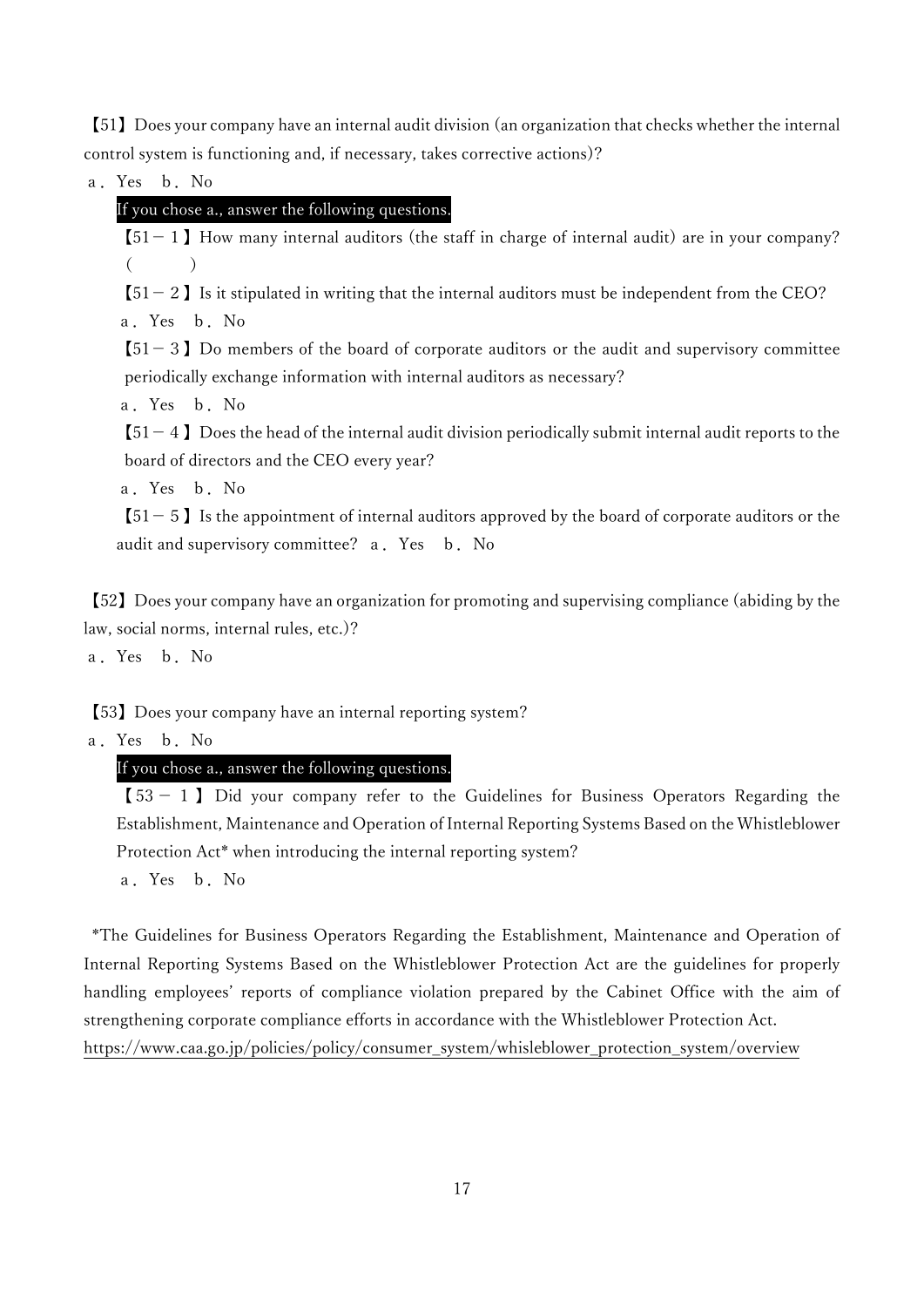$[53-2]$  Does your company have a point of contact for internal reporting and whistleblowing? Choose one.

a.Yes, in the company.

b.Yes, outside the company.

c.Yes, both in the company and outside the company.

d. No.

【53-3】How many cases of internal reporting or whistleblowing were there in the past?

FY 2019 ( ) FY 2020 ( )

 $[53-4]$  Are all of the internal reporting cases reported to the board of corporate auditors or the audit and supervisory committee?

a.Yes b.No

 $[53-5]$  Are all of the internal reporting cases reported to the board of directors?

a.Yes b.No

【54】 Which of the following effectively determines the amount or the formulas for calculating the CEO compensation in your company? Choose one.

- a.Chairperson of the board of directors
- b.The CEO
- c.The board of directors, the compensation committee, or the equivalent
- d.The division in charge, such as the personnel affairs department
- e.The parent company
- f.Other ( )

 $[54-1]$  Does your company take other companies' trends into account in establishing a method of determining the CEO compensation?

a.Yes b.No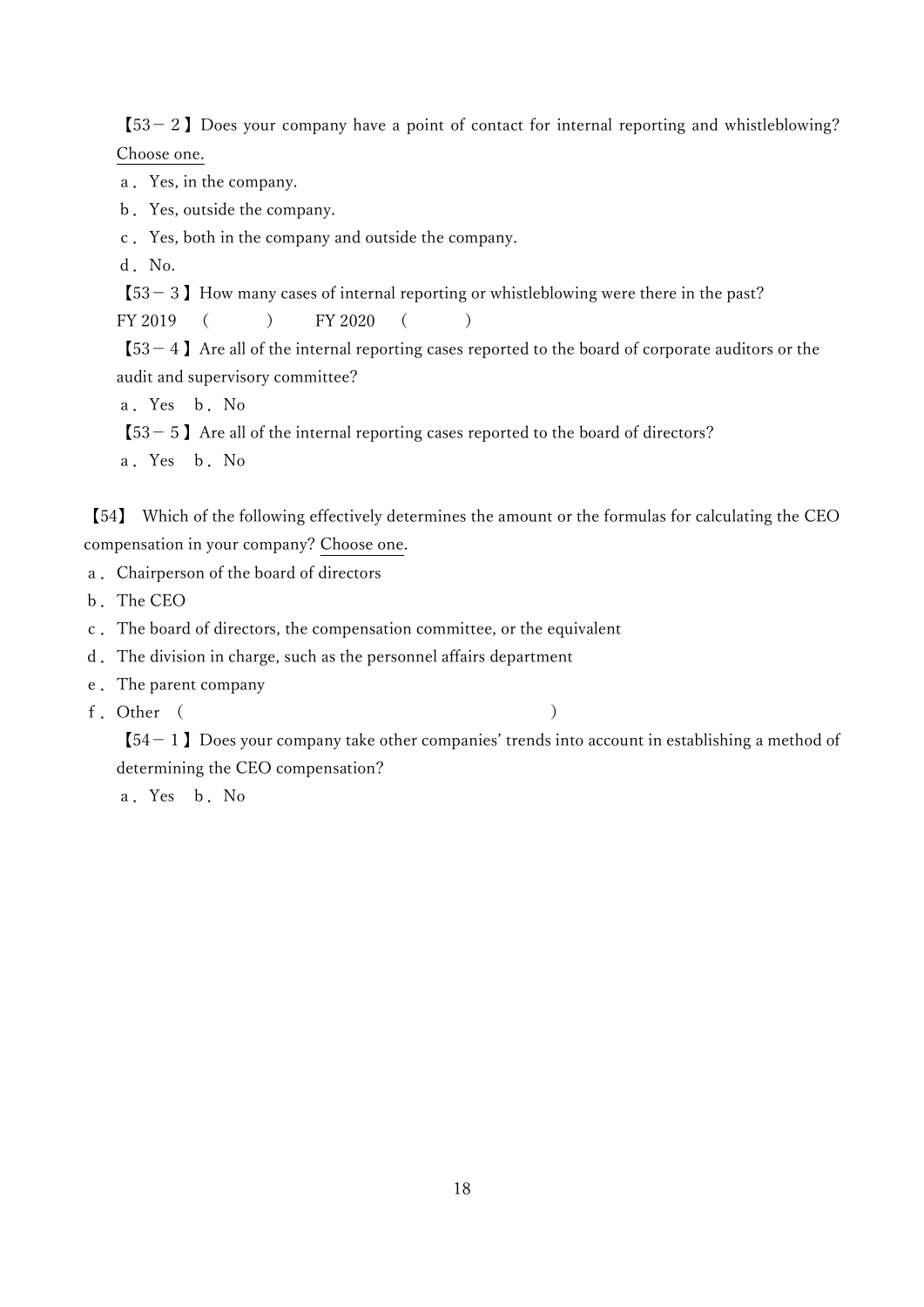【55】The Financial Instruments and Exchange Act has formulated the rules on disclosure of executive compensation. Which of the following best represents your company's policy on disclosure of CEO compensation? Choose one.

- a.Only for the compensation exceeding 100 million yen
- b.Only for the representative director/representative executive officer
- c. Only for those receiving the most compensation  $($  people among the total)
- d. Other( )

 $[55-1]$  Which of the following best represents your company's policy on disclosure of performance-linked compensation? Choose one.

- a.Disclose the formulas for calculating the compensation
- b.Disclose some of the quantitative criteria, such as the percentage of the variable portion and the range of fluctuation
- c.Only disclose the fact that the company pays performance-linked compensation
- d.Disclose no information about performance-linked compensation
- e.The company does not pay performance-linked compensation.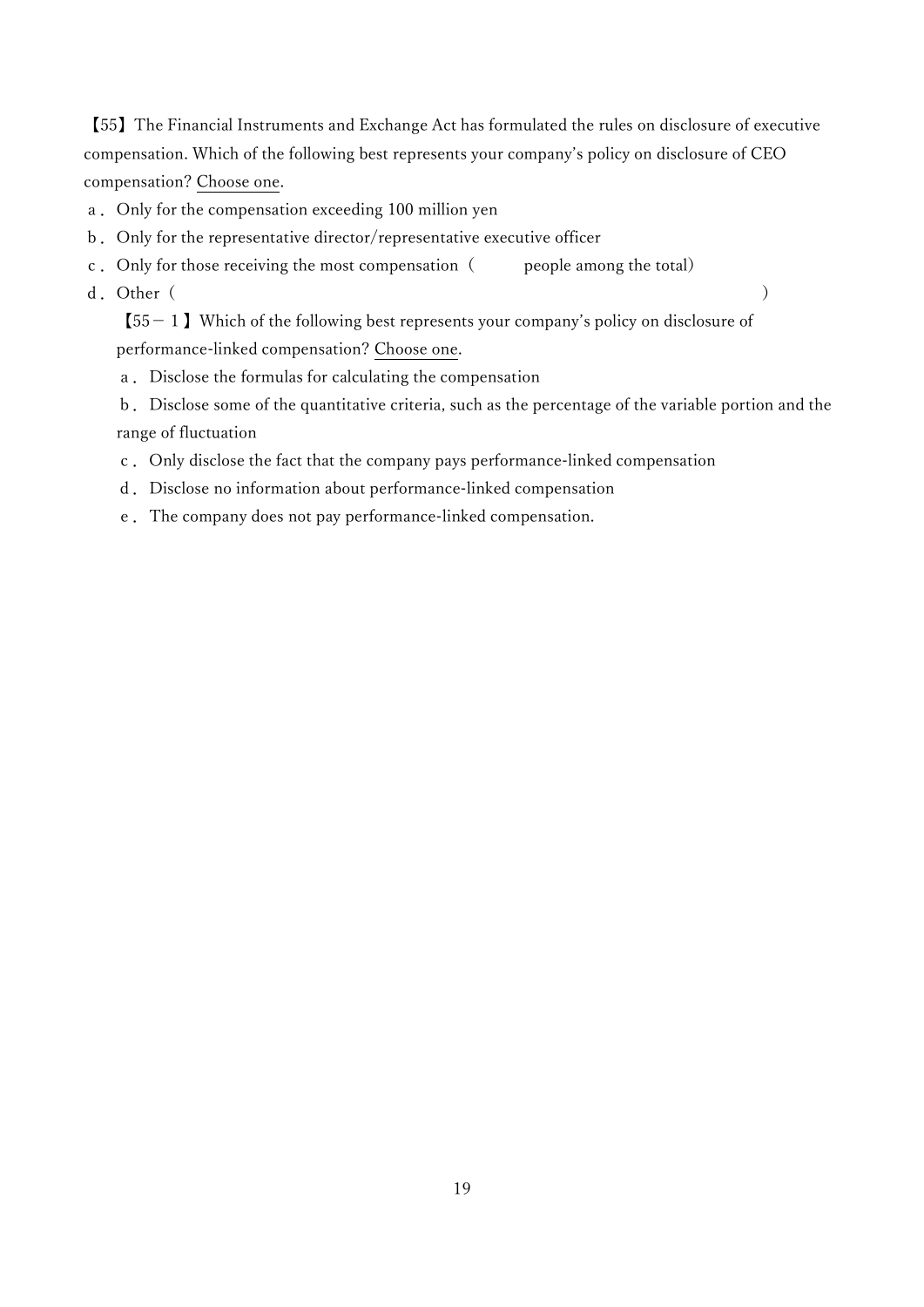#### Part Ⅳ Management of consolidated subsidiaries and cross-owned shares

【56】How is your company's situation regarding listed subsidiaries? Choose one.

a.The company owns listed subsidiaries that meet the quantitative or qualitative criteria. (companies)

b.While the company does not own listed subsidiaries, the company owns listed affiliates for which the group holds the majority of voting rights. ( companies)

c.While the company does not own listed subsidiaries, the company owns listed affiliates for which the group holds one third of voting rights. (companies)

d.The company does not own any group affiliates that fall under a to c above.

e. The company does not own any listed subsidiaries.  $\rightarrow$  Proceed to [59].

## If you answered a. Yes in 【56】, answer 【57】 and 【58】.

【57】What is your company's policy on owning listed subsidiaries? Choose one.

a.The company currently owns listed subsidiaries, but that is on an exceptional basis.

b.The company currently owns listed subsidiaries, but plans to resolve the situation by either wholly owning these subsidiaries or selling the shares.

c.The company owns listed subsidiaries on an exceptional basis, only when the advantages outweigh the disadvantages (outflow of the corporate value, criticism from institutional investors, etc.).

d.The company is willing to own listed subsidiaries, as they are useful for managing the group.

e.There is no principle on owning listed subsidiaries. The decision on whether to own a listed subsidiary is made on a case-by-case basis.

f.Other ( )

【58】How does your company exercise governance over the listed subsidiaries as a shareholder? Choose one.

a.From the viewpoint of maximizing the company's value and optimizing the group's management resources, the company is involved in the management of listed subsidiaries as a shareholder.

b.From the viewpoint that maximizing listed subsidiaries' value maximizes the company's value, the company imposes targets for maximizing the corporate value on the management of listed subsidiaries as a shareholder.

c . From the viewpoint of maximizing the consolidated group's value and optimizing the group's management resources, the company is involved in the management of listed subsidiaries as a shareholder.

d.The company is involved in the selection of directors of listed subsidiaries.

e. Other (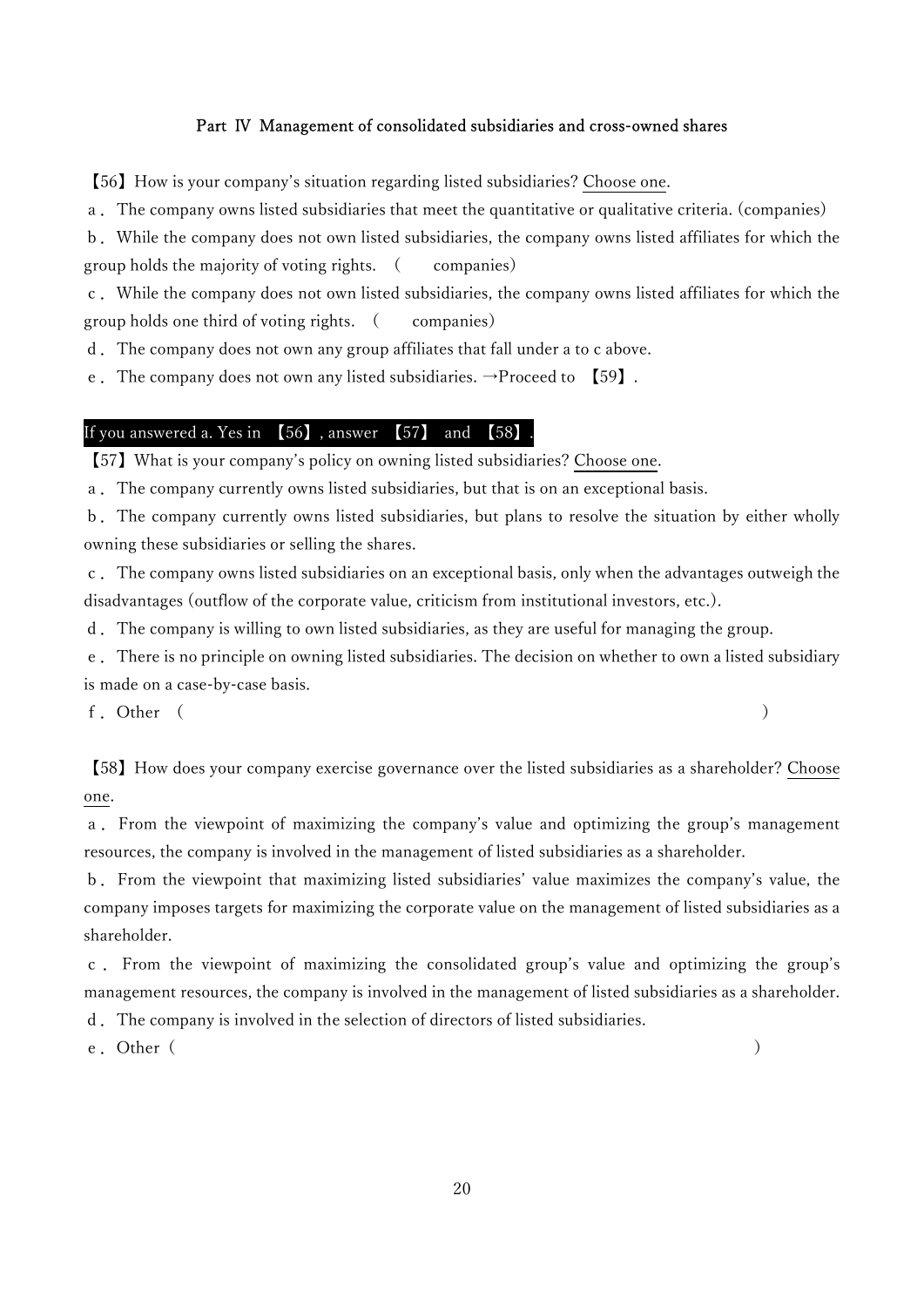## For all respondents

【59】 Does your company have any consolidated subsidiary, whether listed or not?

a.Yes

 $[59-1]$  Who is effectively responsible for managing the consolidated subsidiaries in your company? Choose one.

a.The CEO

- b.The executive officer in charge
- c.The division in charge of subsidiary management
- d. Other( )
- b.No

【60】How much does your company do cross shareholding on a consolidated basis? Choose one.

- a. Not at all  $\rightarrow$ Proceed to  $[65]$ .
- b.Less than 1% of the company's consolidated assets
- c.Less than 5% of the company's consolidated assets
- d.Less than 10% of the company's consolidated assets
- e.10% or more of the company's consolidated assets
- f.No information on a consolidated basis at hand

## If you chose either of b. to f. in  $[60]$ , answer  $[61]$  to  $[64]$ .

【61】Which of the following best represents your company's policy on cross shareholding? Choose one.

a.The company currently does cross shareholding merely on an exceptional basis, and will promptly sell them.

b.Although there are some advantages, the company does not do cross shareholding as a general rule because of more disadvantages.

c.Because it is helpful for the business, the company does cross shareholding.

d. Because it is in line with the company stable shareholder policy, the company continues cross shareholding to some degree.

e.Other( )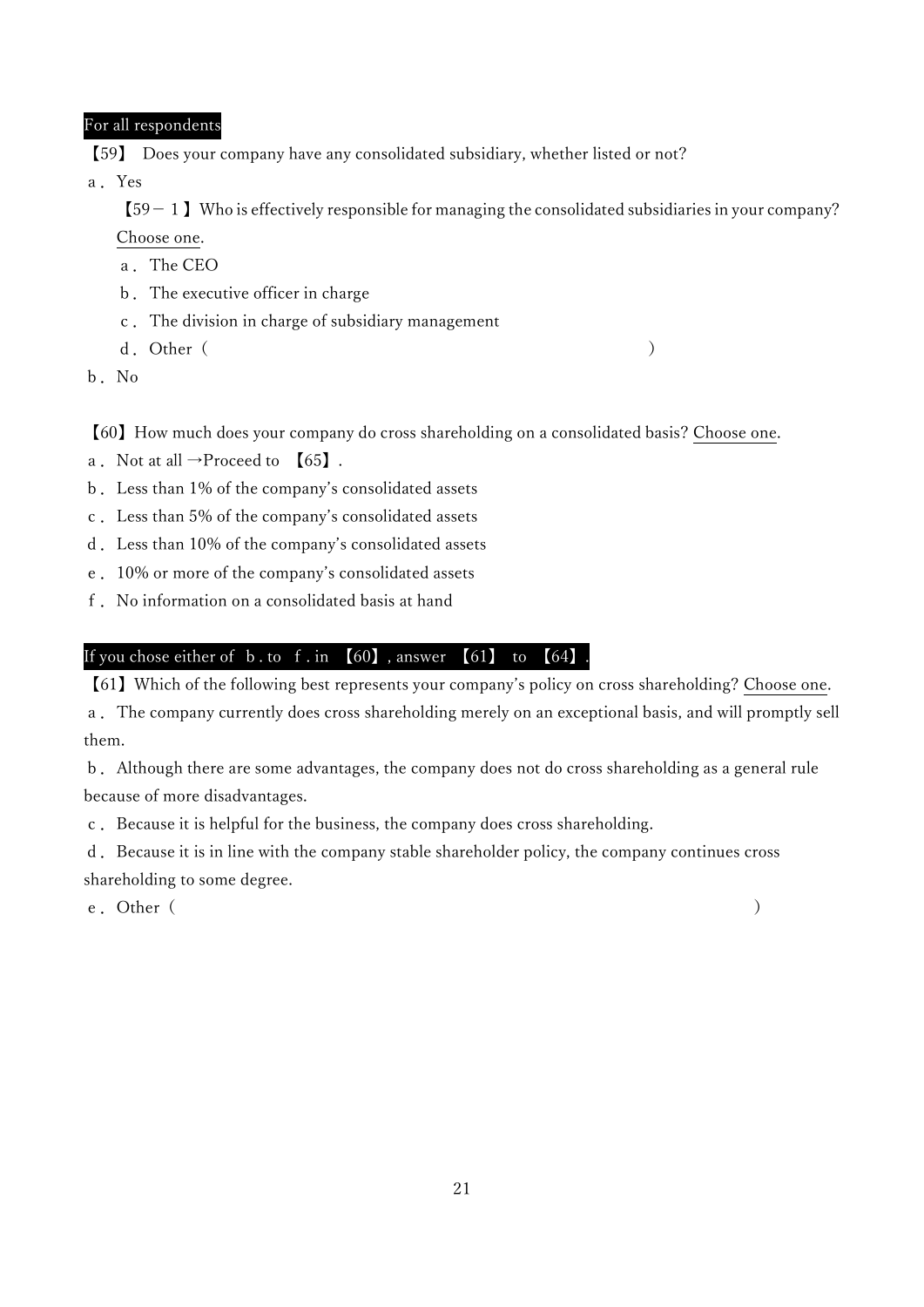【62】How is the board of the directors involved in making decisions on whether to continue cross shareholding? Choose one.

a.The board makes decisions on whether to continue cross shareholding for each of the cross-owned companies.

b.The board makes decisions on whether to continue cross shareholding only for cross-owned companies proposed by the secretariat.

c.The board leaves such decisions to the secretariat, which reports its decisions to the board.

d.The board is not involved in matters regarding cross shareholding at all.

【63】How does your company judge the economic benefits of cross shareholding? Choose one.

- a.By referencing cost of capital
- b. By referencing quantitative indicators other than cost of capital (Specify: )
- c.Based on qualitative standards
- d.The company does not judge the economic benefits of cross shareholding.

【64】How does your company exercise the voting rights for cross shareholding? Choose one.

- a. Submit blank power of attorney forms, or vote in favor of any proposal put forward
- b.Vote against a proposal if deemed necessary
- c. Other (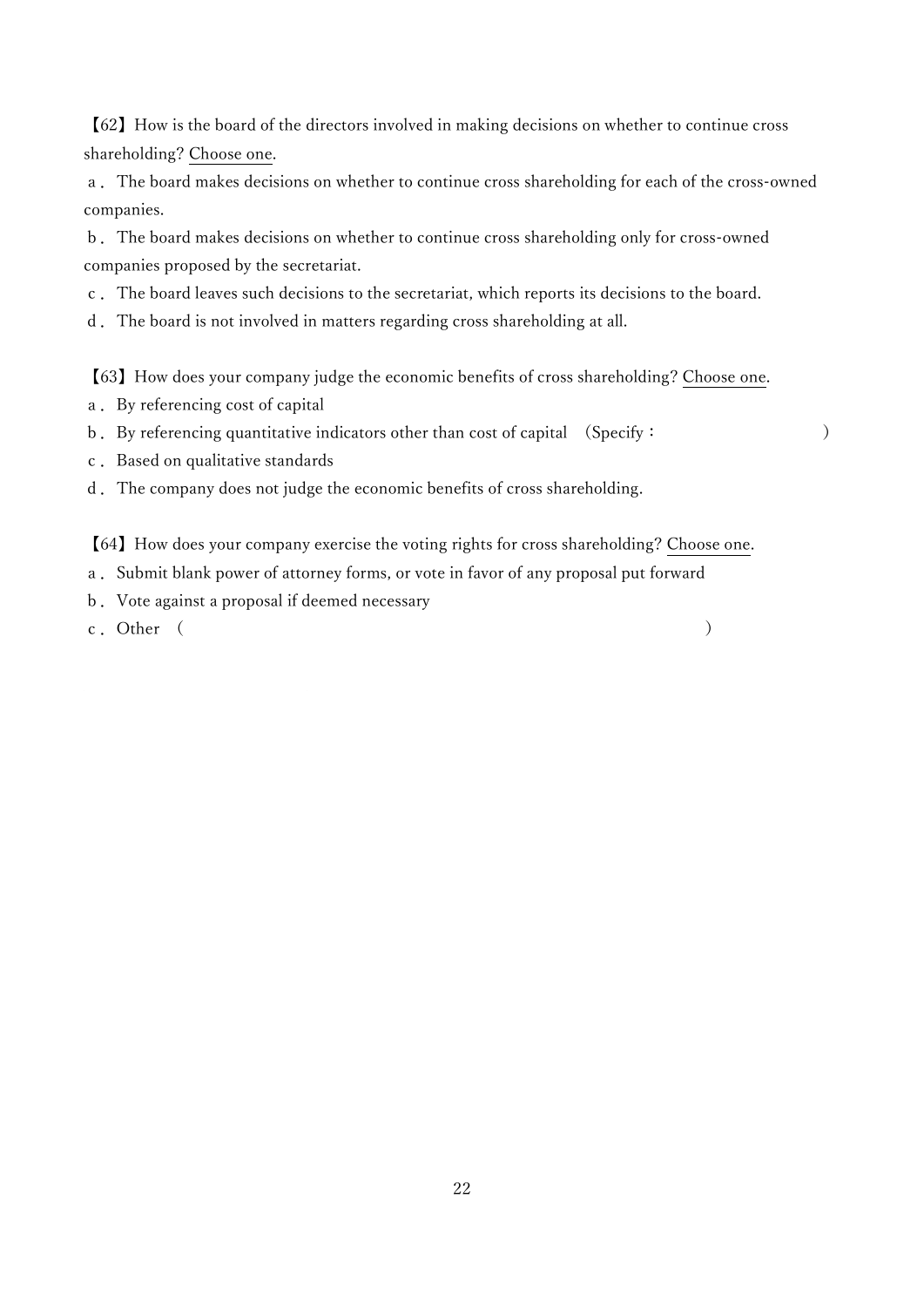#### Part Ⅴ Communication with shareholders

【65】Is the information of the schedule and agendas for your company's shareholders meetings published online in advance?

a.Yes

(a). Four weeks before (b).Three weeks before (c).Two weeks before b.No

【66】Are your company's shareholders meetings held on the most frequent day in June or days other than that day? Choose one.

- a. Held on days outside the most frequent week in June
- b.Held on days other than the most frequent day in June and three days before/after that day
- c.Held on days other than the most frequent day in June
- d. Held on the most frequent day in June
- e.Not held in June
	- $[66-1]$  How long was your company's last shareholders meeting?
	- ( hrs. min)

【67】Is it made possible for institutional investors to exercise voting rights online in your company's shareholders meetings?

a.Yes b.No

【68】Does your company have an organization in charge of investor relations?

a.Yes

b. No  $\rightarrow$ Proceed to [70].

#### If you answered a. Yes in 【68】, answer 【69】.

【69】Which of the following best represents the objective of your company's investor relations? Choose one.

- a.To promote the name or image of the company
- b.To publicize corporate strategies
- c.To optimize stock price or cost of capital
- d.To win the trust of stockholders by being accountable
- e.To acquire desirable shareholders/To realize a desirable shareholder composition
- f.Other ( )
- g.No investor relations activities held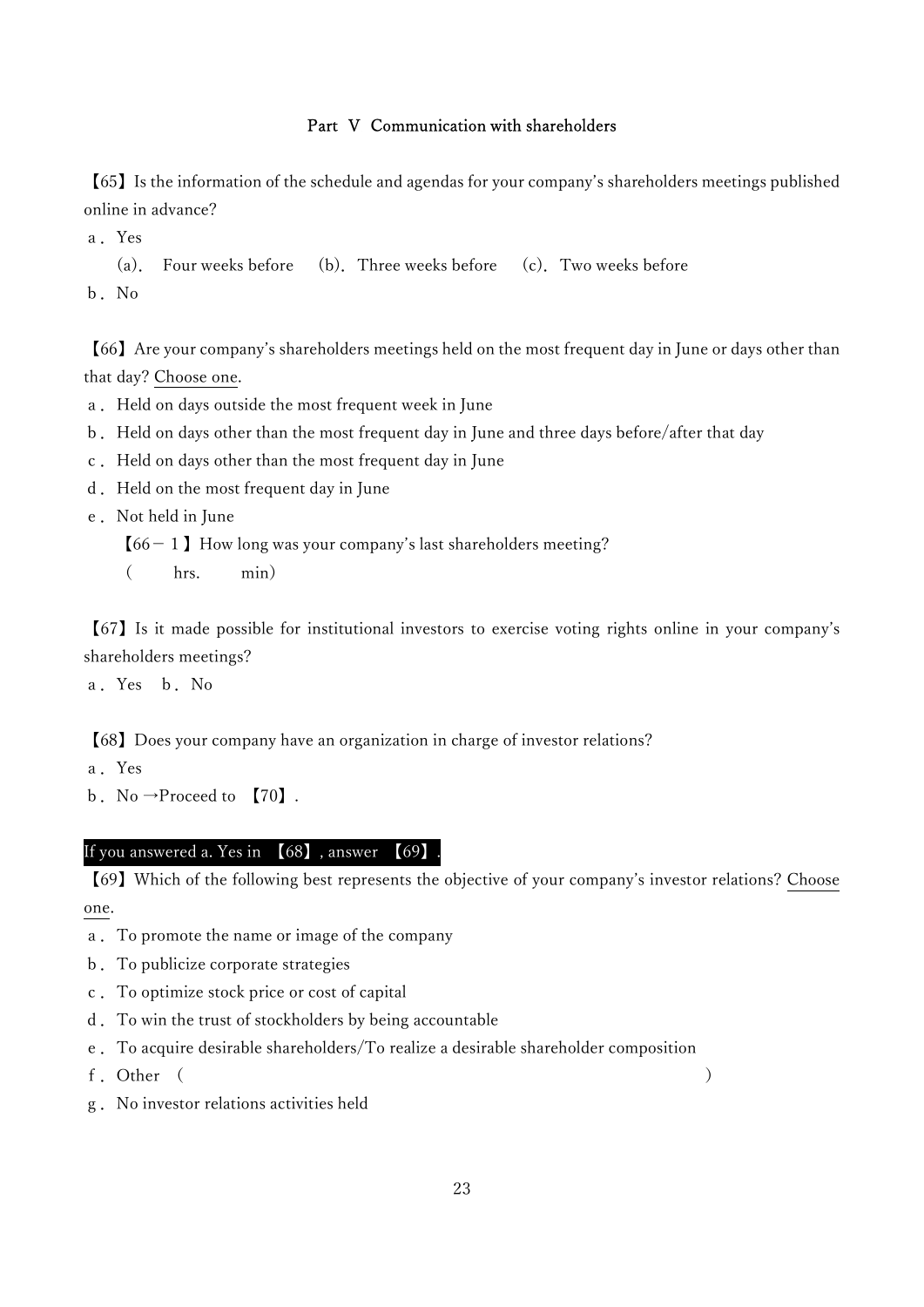#### For all respondents

【70】Does your company's CEO regularly hold IR meetings for stakeholders (shareholders, analysts, etc.) in Japan?

a.Yes b.No

【71】Does your company's CEO regularly hold IR meetings for stakeholders (shareholders, analysts, etc.) overseas?

a.Yes b.No

【72】Does your company publish materials of IR meetings with stakeholders (shareholders, analysts, etc.) online?

a.Yes b.No

【73】Are issues pointed out and requests made in the course of direct communication with institutional investors reported to an organization in the company?

a.Yes

 $[73-1]$  To which organizations are they to be reported? Choose as many as are applicable.

- a.The board of directors
- b.The executive meeting, board of executive officers, etc.
- c.The division in charge of investor relations
- d. Other ( )
- b.No

【74】Does your company give outside directors opportunities for direct communication with investors? Choose one.

a.Yes

b.Under consideration

c.No

【75】If a significant number of votes were cast against proposals at a shareholders meeting, how will the board of directors respond? Choose one.

a.The board will analyze such votes for each of the proposals, and decide on measures.

b.The board will analyze such votes only when the percentage of votes against the proposal exceeds the threshold, and decide on measures. (Threshold: %)

c.The board will not respond to such situations.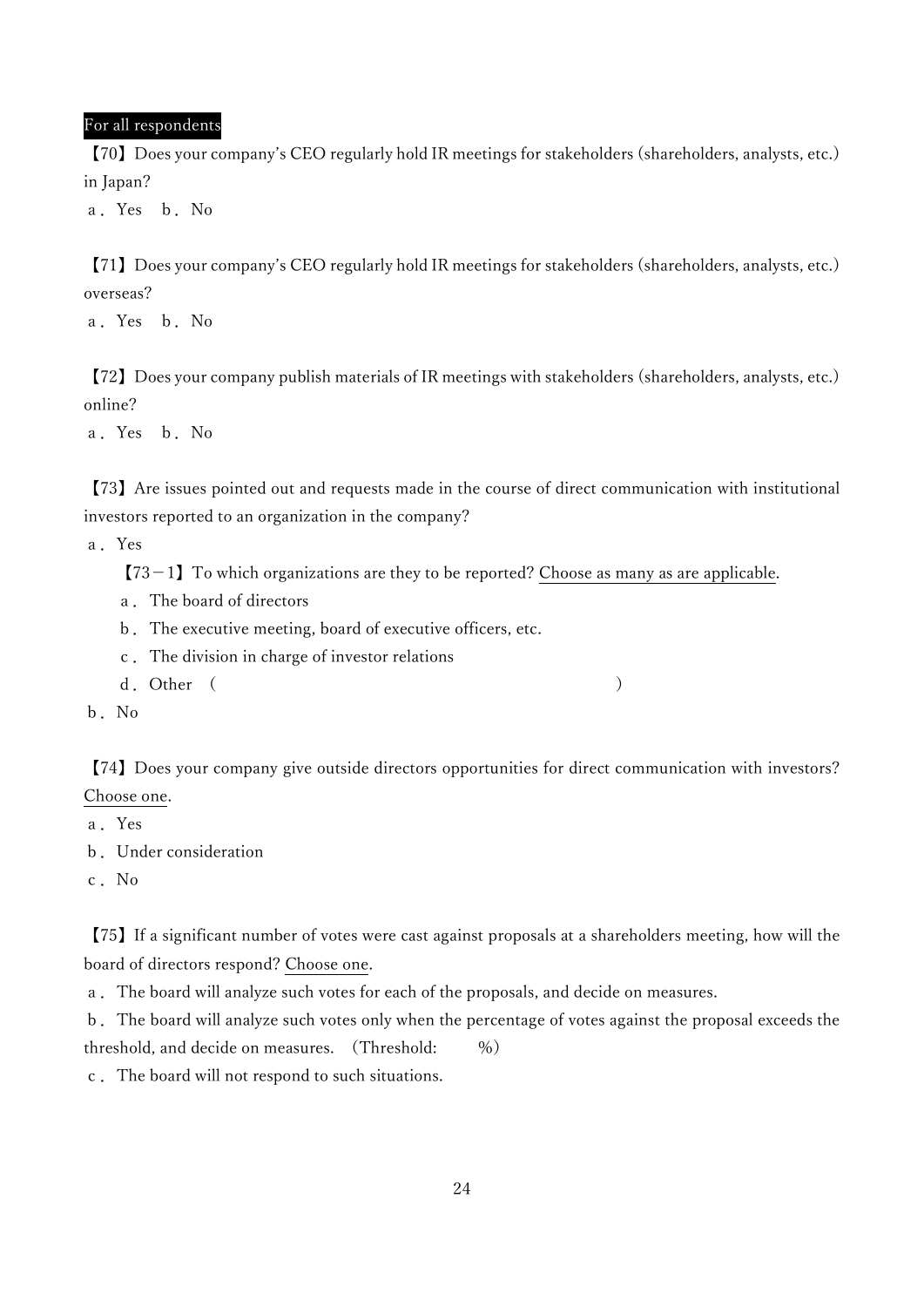#### Part Ⅵ Officers' compensation survey

Regarding the officers' compensation, the Tokyo Stock Exchange's Corporate Governance Code asserts the necessity of introducing stock-based compensation ("the balance of cash and stock should be set appropriately"). In response, attention has been growing to stock-based compensation.

The JCGR conducted a pilot survey on officers' compensation in 2017, based on which the officers' compensation survey has been fully incorporated into the JCGIndex Survey since 2019. However, this part is irrelevant to the calculation of the JCGIndex. We will notify the overall results to you separately from the JCGIndex Survey results.

【76】The table below presents various types of stock-based compensation. For each type of stock-based compensation, draw a circle in ① if your company has already introduced it, ② if your company is thinking of introducing it, ③ if your company introduced it but has abolished it, or leave blank if your company has not introduced it.

| Type of stock-based compensation                  | $\textcircled{1}$ | $^{\small{\textcircled{\small{2}}}}$ | $\circled{3}$ |
|---------------------------------------------------|-------------------|--------------------------------------|---------------|
| a. Restricted stock units issued in advance (with |                   |                                      |               |
| performance criteria)                             |                   |                                      |               |
| b. Restricted stock units issued in advance (with |                   |                                      |               |
| no performance criteria)                          |                   |                                      |               |
| c. Stock-compensation-type stock options (one-    |                   |                                      |               |
| yen stock options)                                |                   |                                      |               |
| d. Qualified stock options (or stock options      |                   |                                      |               |
| granted at market value)                          |                   |                                      |               |
| e. Stock options granted in exchange for money    |                   |                                      |               |
| f. Board benefit trust                            |                   |                                      |               |
| g. Restricted stock units issued afterward        |                   |                                      |               |
| h. Performance share units issued afterward       |                   |                                      |               |
| i. Executive stock ownership plan/Cumulative      |                   |                                      |               |
| stock investment                                  |                   |                                      |               |
| j. Phantom stock/Stock appreciation rights        |                   |                                      |               |
| k. Market-price-issued stock acquisition right    |                   |                                      |               |
| trust                                             |                   |                                      |               |
| l. Other (                                        |                   |                                      |               |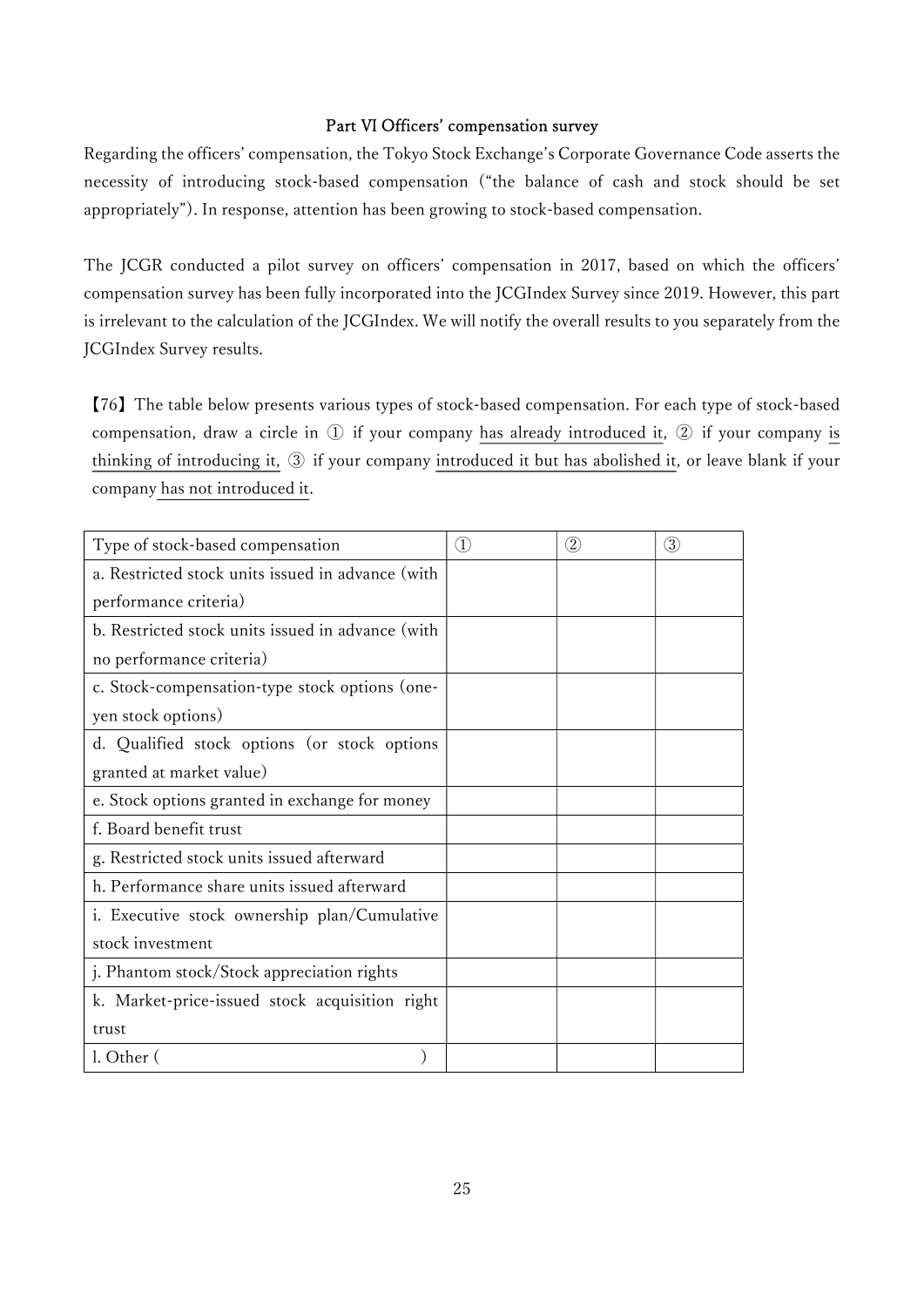【77】Which of the following best represents what your company considers the officers' compensation to be? Choose one.

a. Cost borne by shareholders for entrusting management to the executives

- b. Incentive to increase the company's value and improve the corporate performance
- c. Way of acquiring or retaining competent human resources
- d. Reward paid to the officers for taking risks
- e. Payment to cover officers' living expenses

【78】On which of the following does your company put emphasis in designing officers' compensation? Choose one.

- a. Linkage to the corporate performance or stock price
- b. Accountability to shareholders
- c. How other companies in the same industry design officers' compensation
- d. Level of payment
- e. Ensuring that the system is not too complicated
- f. Whether the compensation is deductible for tax purposes

【79】What type of contract does your company conclude with corporate officers? Choose one.

- a. Entrustment contract
- b. Employment contract
- c. Both

【80】The Tokyo Stock Exchange's Corporate Governance Code states that "the remuneration of the management should include incentives such that it reflects mid- to long-term business results and potential risks, as well as promotes healthy entrepreneurship." Has your company introduced monetary reward whose amount is determined based on the performance (bonuses or the like are included; hereinafter," performance-linked compensation")?

- a. Yes
- b. No

## If you answered a. Yes in  $[80]$ , answer  $[81]$  to  $[84]$ .

【81】Are the indices that are incorporated into your company's performance-linked compensation on a consolidated or non-consolidated basis? Choose one.

a. Consolidated b. non-consolidated c. Both combined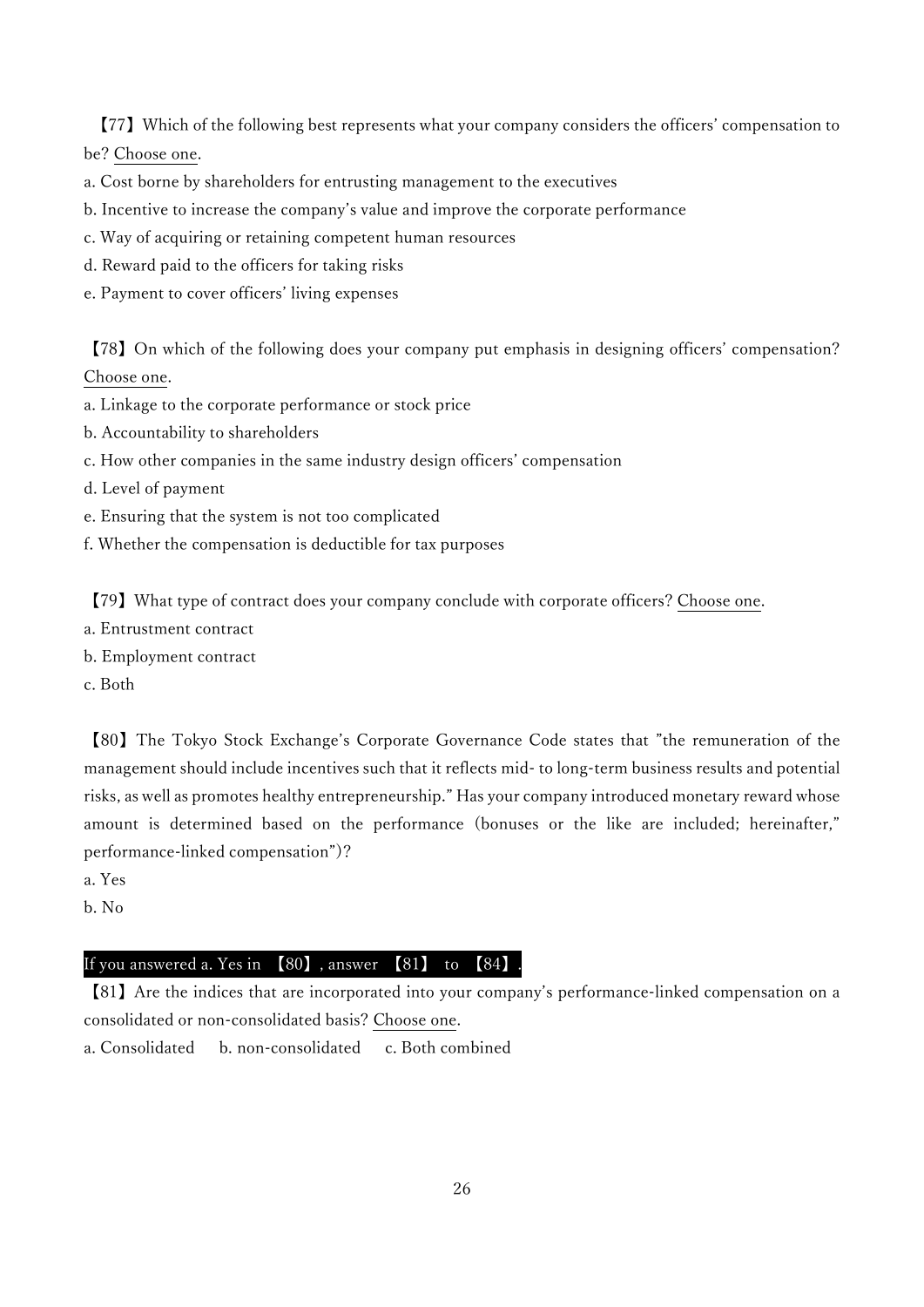【82】Which of the following are incorporated into your company's performance-linked compensation? Choose as many as are applicable.

a. Sales

b. Operating profit/ Operating profit margin

c. Ordinary profit/ Ordinary profit margin

d. EBIT/EBITDA

- e. Net profit
- f. EPS
- g. ROE
- h. ROA

i. ROIC

j. Stock price (or total shareholder return)

k. Other (Specify: )

【83】How does your company calculate the amount of the performance-linked compensation paid to each officer? Choose one.

a. Calculate the amount based on the achievement of the performance target established for each officer

b. Set aside a portion of the profit for paying the performance-linked compensation, and share this portion among the officers

c. Both of a and b

【84】Is the performance-linked compensation that your company pays deductible for tax purposes? a. Yes

 $[84-1]$  What is the paying method your company adopts? Choose one.

a. Additional annual salary or monthly compensation is paid in the next business year.

b. The compensation is paid based on a rule to pay a defined amount at specified times when officers have carried out their duties, as specified in item 2, paragraph (1), article 34 of the Corporation Tax Act.

c. The compensation is paid as performance-based remuneration (former profit-related remuneration) specified in item 3, paragraph (1), article 34 of the Corporation Tax Act.

b. No